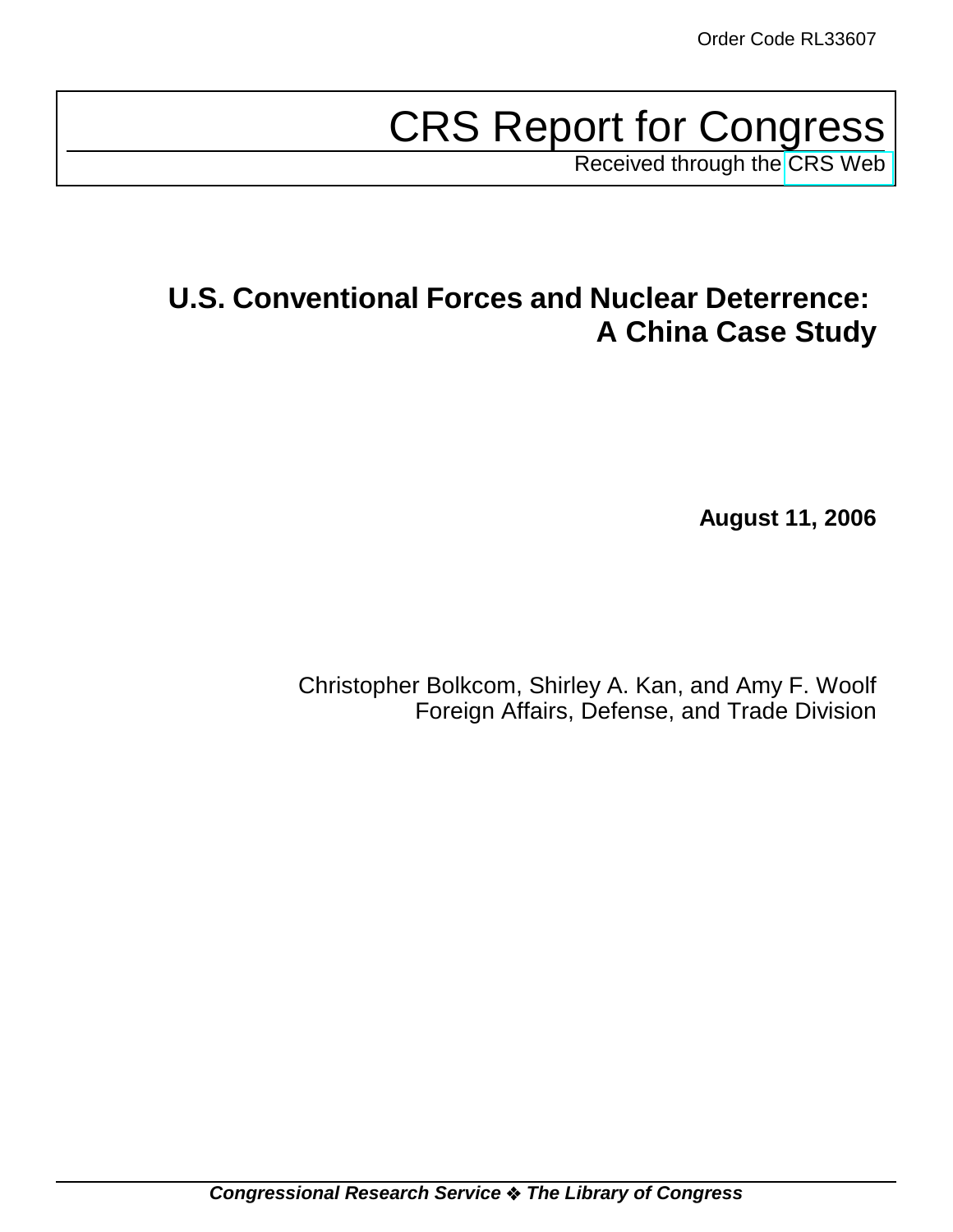| <b>Report Documentation Page</b>                                                                                                                                                                                                                                                                                                                                                                                                                                                                                                                                                                                                                                                                                                                                                                                                                                   |                             |                              |                                      |                                           | Form Approved<br>OMB No. 0704-0188                 |  |
|--------------------------------------------------------------------------------------------------------------------------------------------------------------------------------------------------------------------------------------------------------------------------------------------------------------------------------------------------------------------------------------------------------------------------------------------------------------------------------------------------------------------------------------------------------------------------------------------------------------------------------------------------------------------------------------------------------------------------------------------------------------------------------------------------------------------------------------------------------------------|-----------------------------|------------------------------|--------------------------------------|-------------------------------------------|----------------------------------------------------|--|
| Public reporting burden for the collection of information is estimated to average 1 hour per response, including the time for reviewing instructions, searching existing data sources, gathering and<br>maintaining the data needed, and completing and reviewing the collection of information. Send comments regarding this burden estimate or any other aspect of this collection of information,<br>including suggestions for reducing this burden, to Washington Headquarters Services, Directorate for Information Operations and Reports, 1215 Jefferson Davis Highway, Suite 1204, Arlington<br>VA 22202-4302. Respondents should be aware that notwithstanding any other provision of law, no person shall be subject to a penalty for failing to comply with a collection of information if it<br>does not display a currently valid OMB control number. |                             |                              |                                      |                                           |                                                    |  |
| 1. REPORT DATE                                                                                                                                                                                                                                                                                                                                                                                                                                                                                                                                                                                                                                                                                                                                                                                                                                                     |                             | 2. REPORT TYPE               |                                      | <b>3. DATES COVERED</b>                   |                                                    |  |
| <b>11 AUG 2006</b>                                                                                                                                                                                                                                                                                                                                                                                                                                                                                                                                                                                                                                                                                                                                                                                                                                                 |                             | N/A                          |                                      |                                           |                                                    |  |
| <b>4. TITLE AND SUBTITLE</b>                                                                                                                                                                                                                                                                                                                                                                                                                                                                                                                                                                                                                                                                                                                                                                                                                                       |                             |                              |                                      |                                           | 5a. CONTRACT NUMBER                                |  |
| U.S. Conventional Forces and Nuclear Deterence: A China Case Study                                                                                                                                                                                                                                                                                                                                                                                                                                                                                                                                                                                                                                                                                                                                                                                                 |                             |                              |                                      | <b>5b. GRANT NUMBER</b>                   |                                                    |  |
|                                                                                                                                                                                                                                                                                                                                                                                                                                                                                                                                                                                                                                                                                                                                                                                                                                                                    |                             |                              |                                      |                                           | 5c. PROGRAM ELEMENT NUMBER                         |  |
| 6. AUTHOR(S)                                                                                                                                                                                                                                                                                                                                                                                                                                                                                                                                                                                                                                                                                                                                                                                                                                                       |                             |                              | <b>5d. PROJECT NUMBER</b>            |                                           |                                                    |  |
|                                                                                                                                                                                                                                                                                                                                                                                                                                                                                                                                                                                                                                                                                                                                                                                                                                                                    |                             |                              | <b>5e. TASK NUMBER</b>               |                                           |                                                    |  |
|                                                                                                                                                                                                                                                                                                                                                                                                                                                                                                                                                                                                                                                                                                                                                                                                                                                                    |                             |                              |                                      | <b>5f. WORK UNIT NUMBER</b>               |                                                    |  |
| 7. PERFORMING ORGANIZATION NAME(S) AND ADDRESS(ES)<br><b>Congressional Research Service The Library of Congress 101</b><br>Independence Ave SE Washington, DC 20540-7500                                                                                                                                                                                                                                                                                                                                                                                                                                                                                                                                                                                                                                                                                           |                             |                              |                                      |                                           | 8. PERFORMING ORGANIZATION<br><b>REPORT NUMBER</b> |  |
| 9. SPONSORING/MONITORING AGENCY NAME(S) AND ADDRESS(ES)                                                                                                                                                                                                                                                                                                                                                                                                                                                                                                                                                                                                                                                                                                                                                                                                            |                             |                              | 10. SPONSOR/MONITOR'S ACRONYM(S)     |                                           |                                                    |  |
|                                                                                                                                                                                                                                                                                                                                                                                                                                                                                                                                                                                                                                                                                                                                                                                                                                                                    |                             |                              |                                      | 11. SPONSOR/MONITOR'S REPORT<br>NUMBER(S) |                                                    |  |
| <b>12. DISTRIBUTION/AVAILABILITY STATEMENT</b><br>Approved for public release, distribution unlimited                                                                                                                                                                                                                                                                                                                                                                                                                                                                                                                                                                                                                                                                                                                                                              |                             |                              |                                      |                                           |                                                    |  |
| <b>13. SUPPLEMENTARY NOTES</b>                                                                                                                                                                                                                                                                                                                                                                                                                                                                                                                                                                                                                                                                                                                                                                                                                                     |                             |                              |                                      |                                           |                                                    |  |
| 14. ABSTRACT                                                                                                                                                                                                                                                                                                                                                                                                                                                                                                                                                                                                                                                                                                                                                                                                                                                       |                             |                              |                                      |                                           |                                                    |  |
| <b>15. SUBJECT TERMS</b>                                                                                                                                                                                                                                                                                                                                                                                                                                                                                                                                                                                                                                                                                                                                                                                                                                           |                             |                              |                                      |                                           |                                                    |  |
| 16. SECURITY CLASSIFICATION OF:                                                                                                                                                                                                                                                                                                                                                                                                                                                                                                                                                                                                                                                                                                                                                                                                                                    |                             |                              | 17. LIMITATION OF<br><b>ABSTRACT</b> | 18. NUMBER<br>OF PAGES                    | 19a. NAME OF                                       |  |
| a. REPORT<br>unclassified                                                                                                                                                                                                                                                                                                                                                                                                                                                                                                                                                                                                                                                                                                                                                                                                                                          | b. ABSTRACT<br>unclassified | c. THIS PAGE<br>unclassified | <b>SAR</b>                           | 33                                        | <b>RESPONSIBLE PERSON</b>                          |  |

**Standard Form 298 (Rev. 8-98)**<br>Prescribed by ANSI Std Z39-18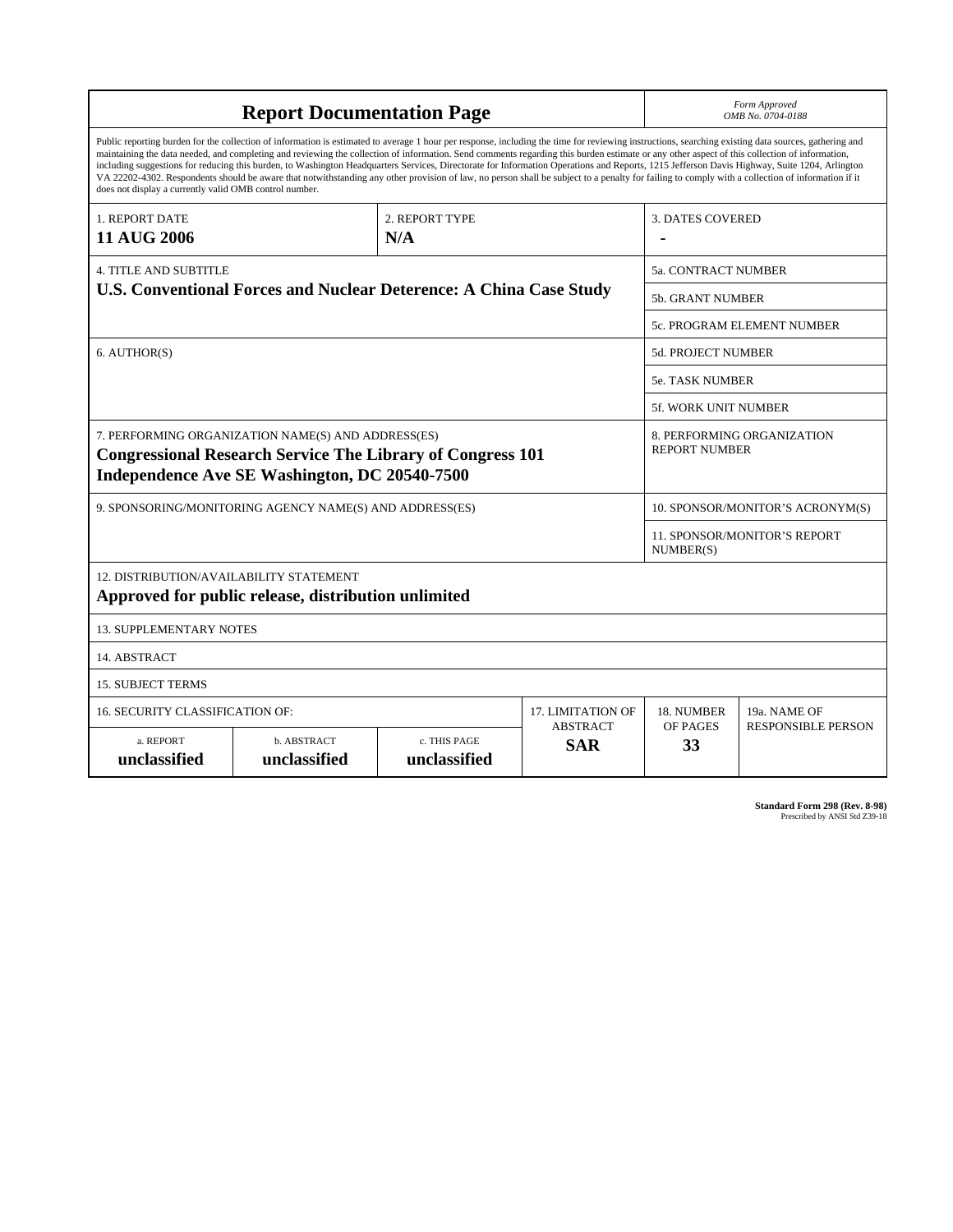## U.S. Conventional Forces and Nuclear Deterrence: A China Case Study

#### **Summary**

Congress and the Department of Defense (DOD) are engaged in an extended discourse over the future direction of U.S. defense strategy and military force structure. In the past, these discussions have focused almost exclusively on questions related to U.S. conventional military forces, with discussions about nuclear weapons held in separate fora. However, the 2005 Quadrennial Defense Review (QDR) examined both nuclear and conventional forces, a first in the QDR's history. This indicates that analysts both inside and outside government are beginning to review and assess the potential deterrent and operational relationship between conventional and nuclear weapons.

It appears that considerable pressure is building on DOD leaders to make strategy and force structure decisions with cost-effectiveness in mind. A key question for contemporary defense planners is what proportion of U.S. military capabilities should be focused on traditional military challenges and what proportion should be focused on non-traditional challenges, such as "irregular, disruptive and catastrophic" threats?

To effectively analyze the desired size and characteristics of tomorrow's military, some argue that we must take a hard look at feasible, real-world contingencies. A possible conflict with China attracts considerable attention from defense planners because it is a regional competitor today and could over time grow to be a "near-peer" competitor. Analysts can also easily identify flashpoints where the two nations might meet and feel compelled to defend national interests.

The analysis that follows seeks to explore the possible role that U.S. nuclear and conventional forces might play in four stages of potential conflicts: deterrence, prior to the start of the conflict; crisis stability in the early stages of the conflict; warfighting during the height of the conflict; and war termination, through either a negotiated settlement or a battlefield victory.

This report highlights a number of policy issues that may bear consideration in the ongoing debate regarding military investments. For example, this report suggests that nuclear and conventional military capabilities can simultaneously have positive effects on deterrence or warfighting and negative effects on crisis stability or war termination objectives. Therefore, changes in military force structure or capabilities to improve deterrence, for example, should consider potential effects on crisis stability, for example. Further, investments in military capabilities that may positively contribute to all potential stages of military conflict (e.g. deterrence, crisis stability, warfighting, and war termination), might be preferred to investments that have a mixed effect on the potential range of conflict. This report will not be updated.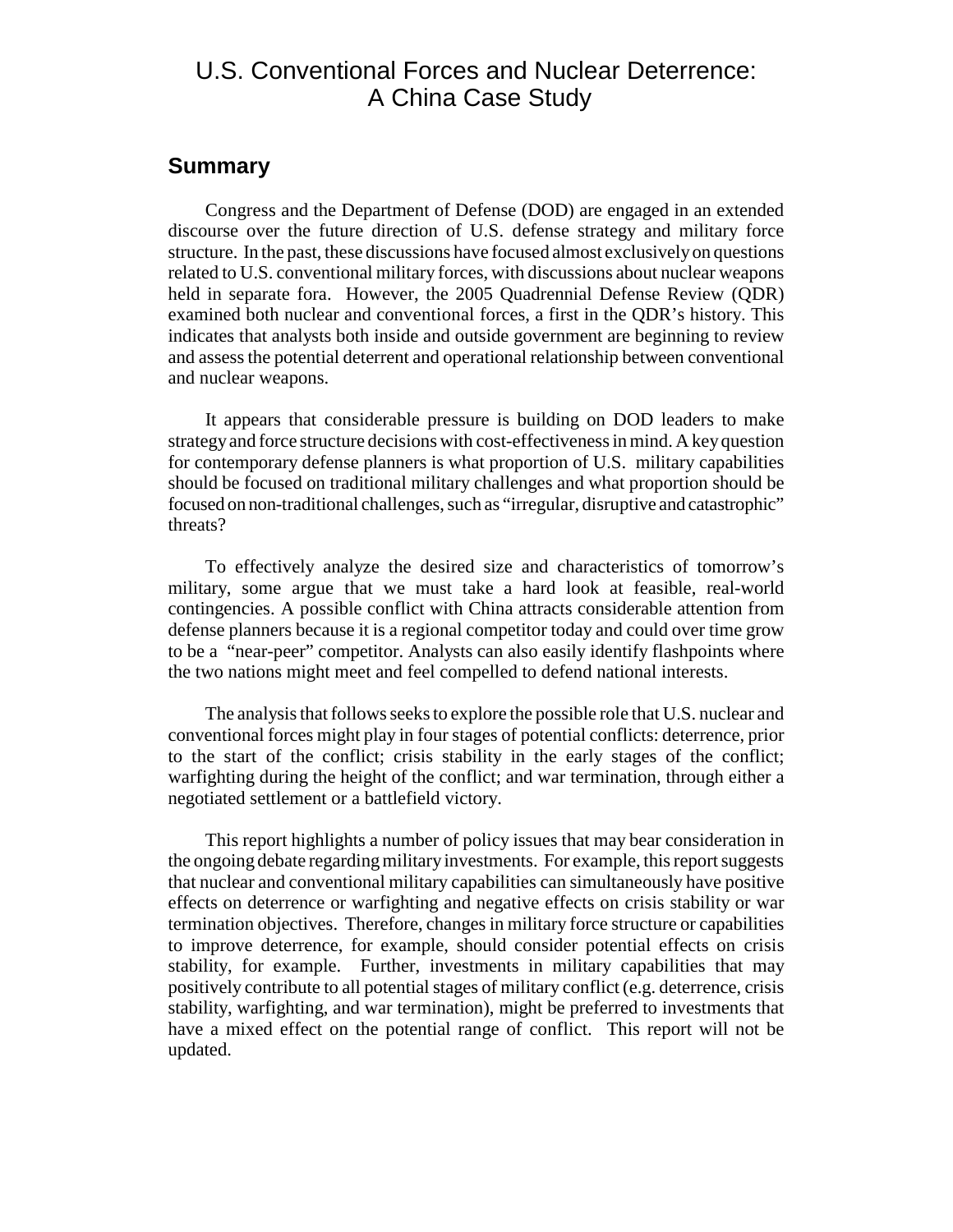## **Contents**

| Scenario B: Maritime Conflict Between China and Japan  19          |
|--------------------------------------------------------------------|
| Scenario C: Full-Scale, Combined Arms Attack on Taiwan 19          |
| Scenario D: Pre-Emptive Attack by Taiwan on PRC Military Forces 19 |
|                                                                    |
|                                                                    |
|                                                                    |
|                                                                    |
|                                                                    |
|                                                                    |
| New or Improved Conventional Weapons or Capabilities  28           |
|                                                                    |

## **List of Tables**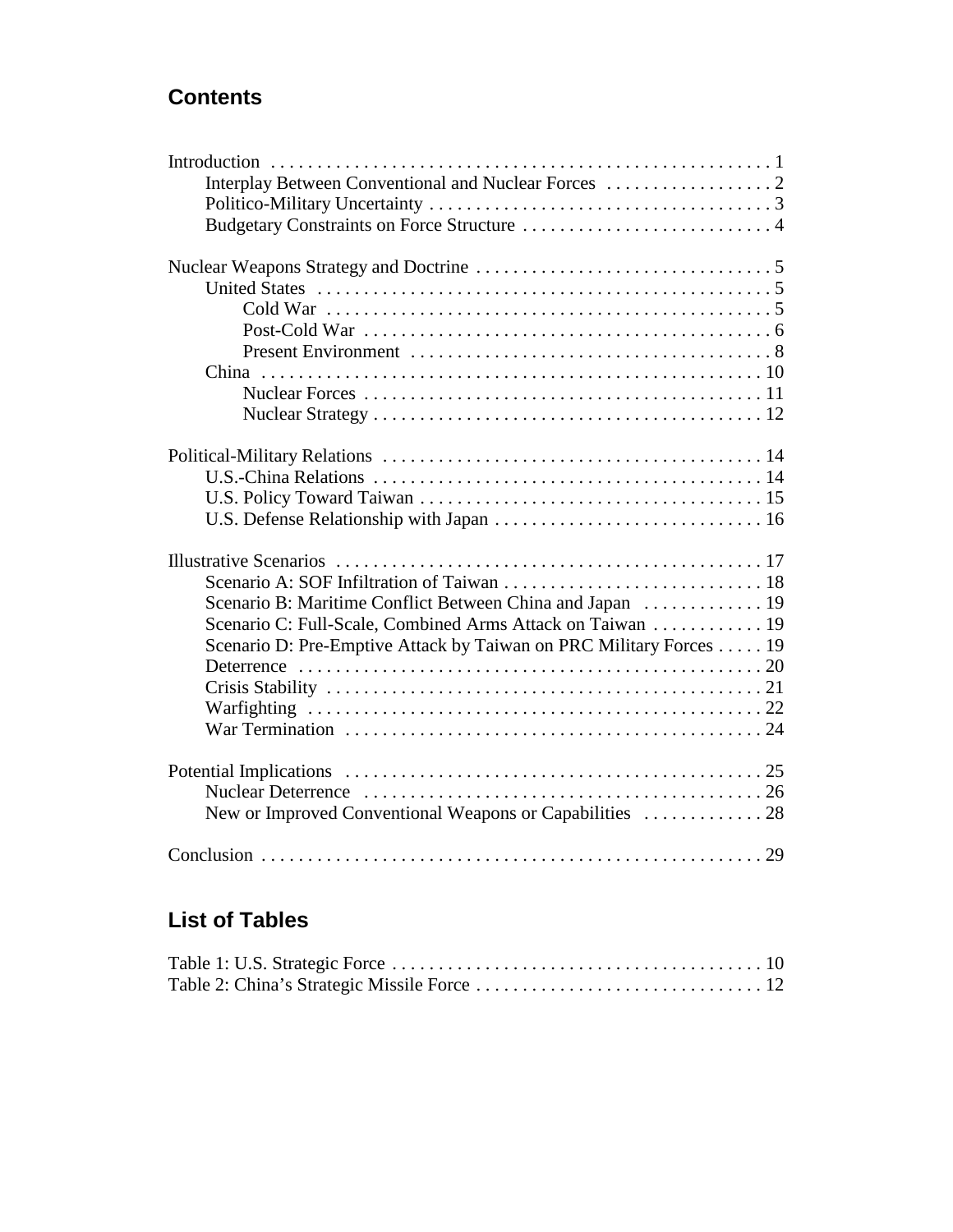## U.S. Conventional Forces and Nuclear Deterrence: A China Case Study

## **Introduction**

Congress and the Department of Defense (DOD) are engaged in an extended discourse over the future direction of U.S. defense strategy and military force structure.<sup>1</sup> In the past, these discussions have focused almost exclusively on questions related to U.S. conventional military forces, with discussions about nuclear weapons held in separate fora. However, the 2005 Quadrennial Defense Review (QDR) examined both nuclear and conventional forces, a first in the QDR's history.<sup>2</sup> As a result, this indicates that analysts both inside and outside government are beginning to review and assess the relationship between conventional and nuclear weapons. The purpose of this report is to support this assessment, using possible conflict with China as a framework or case study.

DOD's attention to possible military conflict with China appears to have increased since the end of the Cold War. Such a potential conflict presents the challenge of a very complicated political/economic/social relationship among the participants. It also presents the noteworthy military challenges of defending a distant ally or friendly country from a proximate adversary, possessing large conventional forces and nuclear weapons capable of reaching the continental United States.

Many in DOD appear to consider military conflict with China to be a "pacing threat": the military capabilities required to successfully cope with this scenario are likely to be adequate to cope with other, and presumably less challenging state-onstate conflicts. Practical decisions regarding how the United States might most effectively equip its forces and develop strategies for their use to contend with possible military conflicts with China raise obvious issues concerning the structure of U.S. conventional forces and the role of nuclear deterrence.

<sup>&</sup>lt;sup>1</sup> Examples of this "extended discourse" include the QDR process, the House Armed Services Committee's "Congressional Defense Review," DOD's Annual Report on China, implementation of a variety of measures designed to "transform" the military services, the Base Realignment and Closure (BRAC) and Overseas basing and realignment processes, and annual Congressional oversight of DOD's budget.

<sup>2</sup> *Quadrennial Defense Review Report*. U.S. Department of Defense. February 6, 2006. P. 49-51.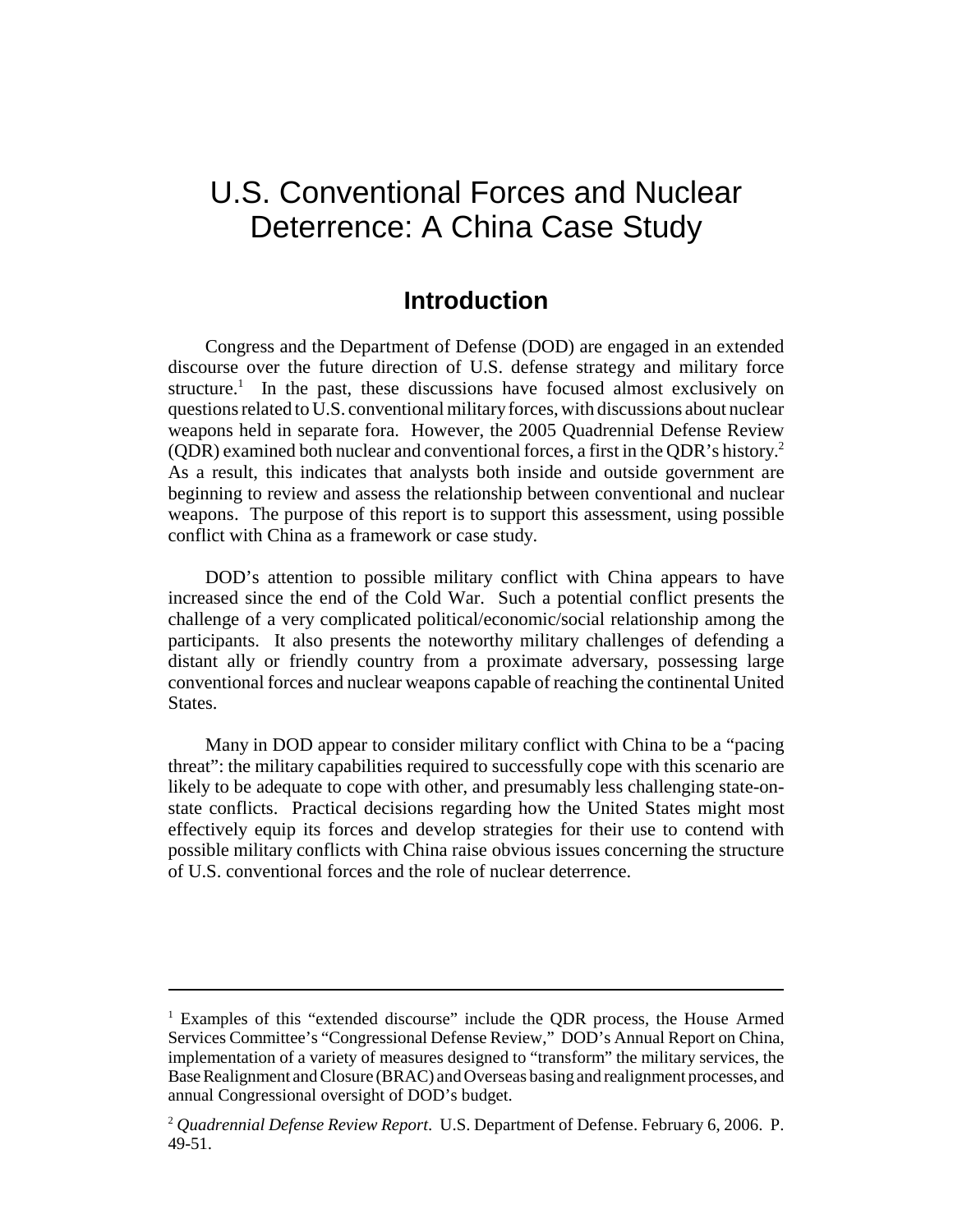#### **Interplay Between Conventional and Nuclear Forces**

During the Cold War, assessments of the interplay between nuclear and conventional forces were most relevant, and most often debated, in scenarios that pitted the United States and its NATO allies against the Soviet Union and its Warsaw Pact allies. Defense planners recognized and calculated the effect a perceived balance or imbalance of conventional and nuclear forces might have on deterrence, crisis stability, and the outcome of potential conflicts in Europe. Specifically, the United States sought to "extend" deterrence and protect its NATO allies with both conventional and nuclear forces. For much of the Cold War, NATO's conventional forces were perceived to be weaker than those of the Warsaw Pact and were allowed to stay that way in part, because nuclear weapons were seen as a less costly alternative to large conventional force structure. Many analysts argued that under these circumstances, the United States and NATO could deter a Soviet and Warsaw Pact attack by threatening to escalate the conflict to nuclear use. Others, however, questioned whether such threats were credible, in light of the fact that the Soviet Union could have responded with nuclear attacks of its own. As a result, analysts often argued the pros and cons of increasing NATO's conventional force capabilities, and the potential this might have for enhancing deterrence and "raising the nuclear threshold."3

DOD's 2002 Nuclear Posture Review (NPR) constructed a "new triad" consisting of offensive strike weapons, missile defense, and the nuclear weapons infrastructure to describe the capabilities that are a part of the U.S. nuclear posture. The "old" nuclear triad consisted of land-based ICBMs, sea-launched ballistic missiles (SLBMs), and nuclear-armed long-range bombers. Thus, the new triad appears to be a much broader construct.

One noteworthy aspect of the new triad's offensive strike component is the planned interplay between nuclear and conventional weapons. DOD seeks to integrate nuclear and conventional capabilities in some military plans and applications where hitherto only nuclear weapons were thought to play a role. Administration officials suggest that this integration may reduce potential U.S. reliance on nuclear weapons.

Studies and analyses subsequent to the NPR have sought to consider whether the addition of conventional weapons to U.S. nuclear plans might alter the role of nuclear weapons. Few appear to have asked, however, whether the integration implied in the new triad might alter the role or requirements for U.S. conventional weapons. Further, very few, if any of these considerations appear to have informed the debate over budget and procurement of conventional weapons.

<sup>&</sup>lt;sup>3</sup> Generally speaking, European NATO members resisted improvements to conventional force capabilities in part based on the argument that it would raise the nuclear threshold and make conventional war appear more "winnable" to the Warsaw Pact. The United States, in general, favored increasing NATO conventional military capabilities because if the nuclear threshold were breeched, both U.S. and NATO-nation cities would likely be attacked as a consequence.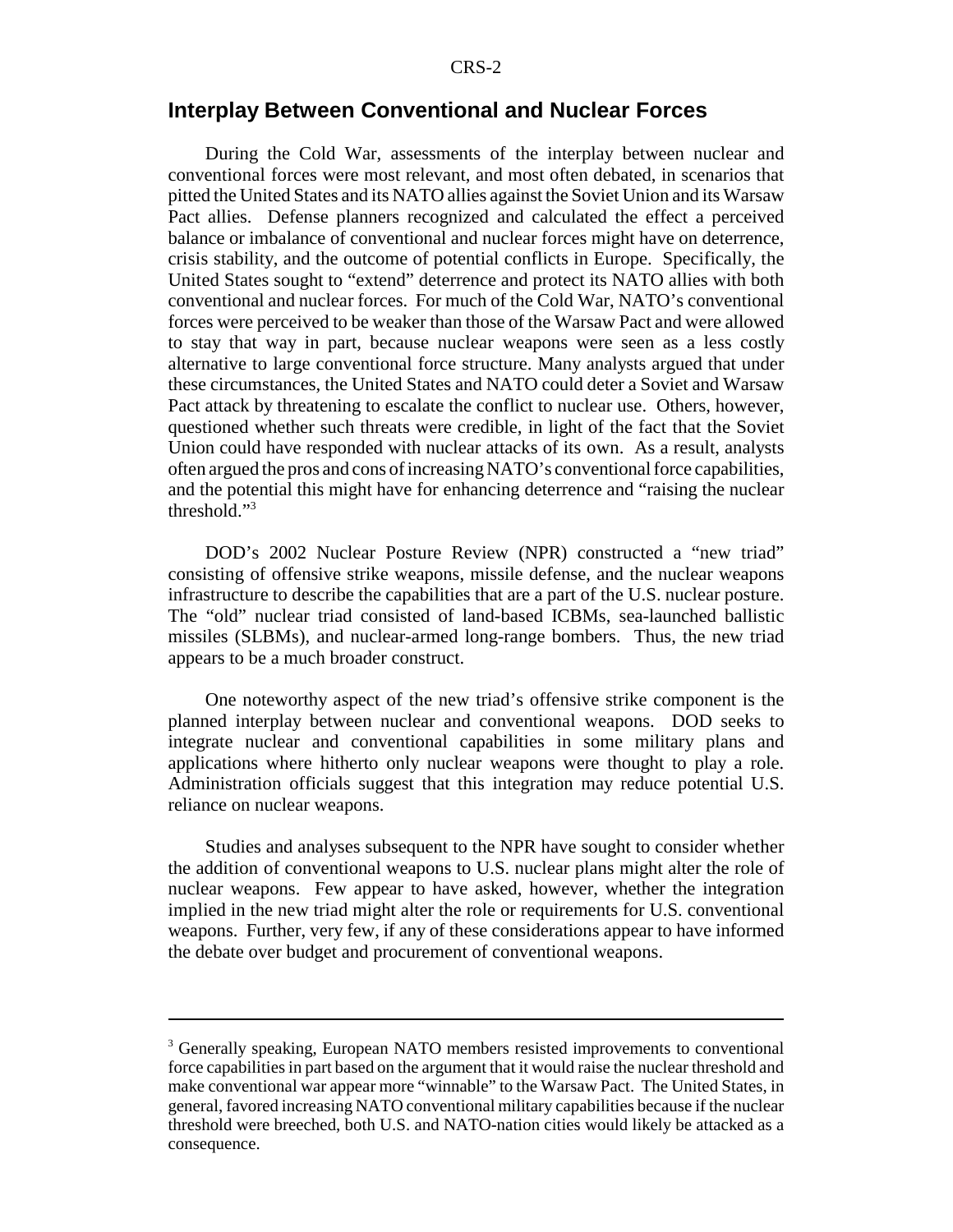Some DOD leaders say that today's conventional and nuclear forces are well suited to deter state-on-state conflict, and that the primary challenges are deterring non-state actors.<sup>4</sup> This may be true. However, DOD currently faces a much more complicated "state-on-state" security environment than it did during the Cold War, when a possible war with the Soviet Union dominated planning and procurement activities. Many potential military challenges exist (e.g. North Korea) or could emerge (e.g. Iran, or a revanchist Russia), but a possible conflict with China is often mentioned as the military scenario of great concern to military planners.

### **Politico-Military Uncertainty**

Conducting a review of military strategy and force structure today is likely to be dominated by two overarching themes. The first theme is uncertainty. Relative to the past, contemporary defense planners must now consider a broad and diverse menu of national security challenges when examining the relationship between conventional forces and nuclear deterrence, and assessing the most effective mix of forces.

During the Cold War, the threats confronting the United States were reasonably well understood and comparatively predictable. If the United States had the military capabilities to deter or defeat its most stressing threat (e.g. the Soviet Union), then these military capabilities were deemed adequate to address "lesser included cases" such as nation states with more modest military capabilities or even non-state actors, such as insurgents and terrorists. The terrorist attacks of September 11, 2001 graphically illustrated that today's non-state actors can exploit relatively inexpensive and commercially available technology to conduct very destructive attacks over great distances. Few observers today consider non-traditional threats to be "lesser included cases." Increasingly it is recognized that in many cases, combating non-state threats presents a different — and in many cases greater — set of challenges than combating a conventional military foe.

A key question for contemporary defense planners is what proportion of U.S. military capabilities should be focused on traditional military challenges and what proportion should be focused on non-traditional challenges, such as "irregular, disruptive and catastrophic" threats?<sup>5</sup> Preparing for non-traditional threats will likely call for a much different "investment pattern" than a strategy that "seeks to further

<sup>4</sup> Jason Sherman. "QDR Will Advance 'Tailored Deterrence' for Wide-Ranging Threats." *Inside the Navy.* December 19, 2005.

<sup>5</sup> This nomenclature is found in *The National Defense Strategy of the United States of America.* March 2005. U.S. Department of Defense. Examples of irregular threats include terrorism, insurgency, and civil war. Examples of these threats can be found in *A Framework for Strategic Thinking: Building Top-level Capabilities.* Briefing to Senior Level Review Group. August 19, 2004. U.S. Department of Defense. Irregular threats include terrorism, insurgency, and civil war. Disruptive threats include bio or cyber warfare. Catastrophic threats include missile attacks on the United States, enemy employment of weapons of mass destruction.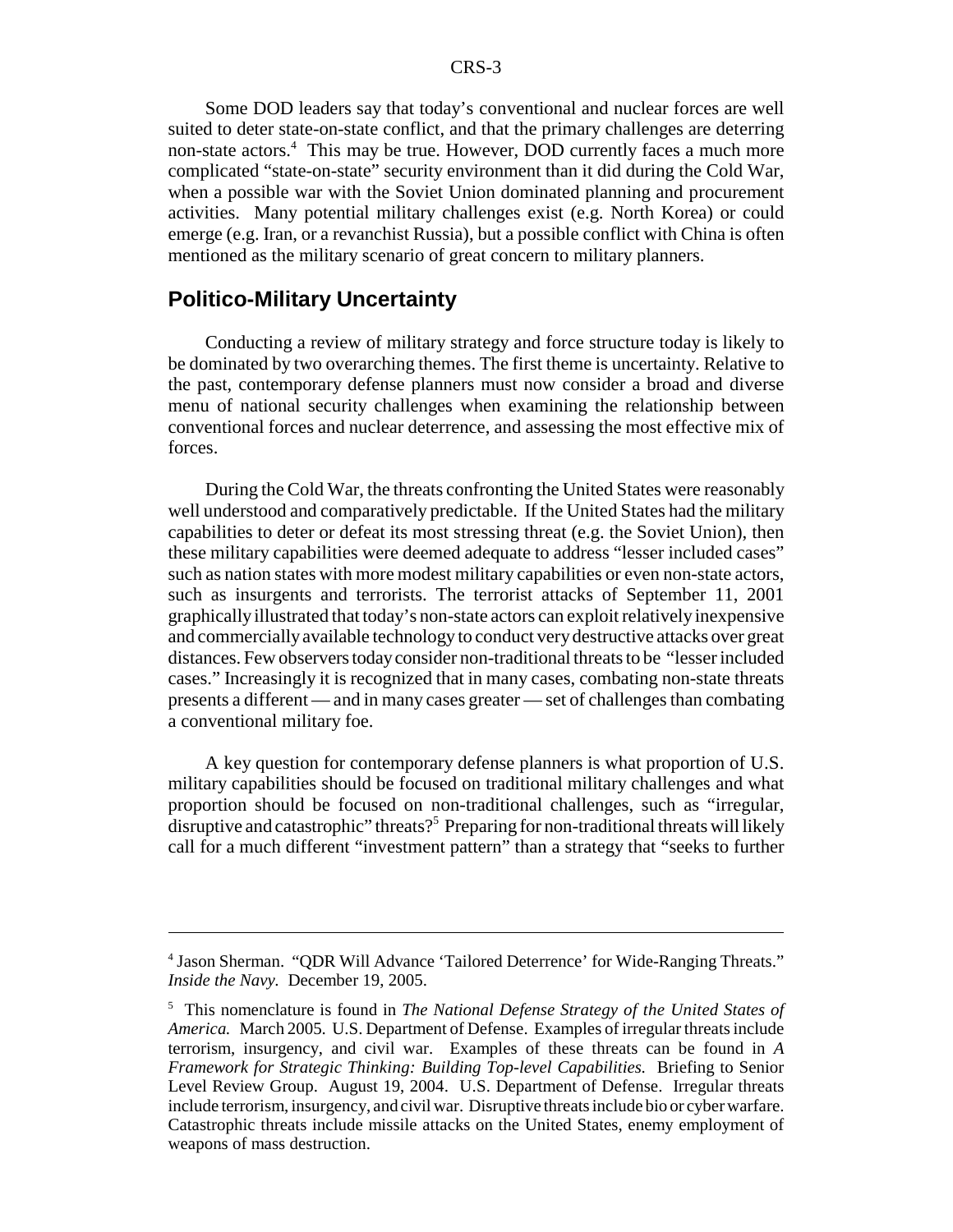leverage our superiority over any potential peer competitor."6 How should risk be apportioned across this investment spectrum?

## **Budgetary Constraints on Force Structure**

The second theme affecting any current strategy and forces review is that of resource constraints. Owing to growing concerns about controlling the overall size of the federal budget, it appears that pressure is building on DOD leaders to make strategy and force structure decisions with cost-effectiveness in mind. For example, the cost of the ongoing operations in Iraq and Afghanistan could have a much higher price tag than the \$357 billion allocated to date.<sup>7</sup> Some economists estimate that the final cost to U.S. taxpayers could be \$2 trillion. $8$  In the past, most of the funds for Iraq and Afghanistan have been provided through supplemental appropriations. The Office of Management and Budget (OMB) however, reportedly will resist any future large supplemental appropriations, which may increase turbulence within DOD's annual spending plans.<sup>9</sup> Further, in June 2006, the Senate passed an amendment of the FY2007 Defense Authorization bill that could restrict the use of emergency supplemental war funding. $^{10}$ 

Long-term DOD spending plans are already experiencing intense pressure. The Congressional Budget Office (CBO) estimates that DOD's spending plans are underfunded by \$50-150 billion *annually* during the years covered by the QDR.<sup>11</sup> Such projected shortfalls lead some observers to believe that DOD will increasingly be forced to make hard decisions about force structure, such as having to choose between purchasing new equipment and maintaining old equipment. Another choice may have to be made between purchasing new equipment and maintaining personnel end strength.<sup>12</sup>

Failure to adequately consider the possible interaction between nuclear weapons and nuclear strategy, on the one hand, and the size and capabilities of conventional weapons, on the other, (and a failure to plan for and budget against the potential interaction between them) could result in the acquisition of functionally redundant,

<sup>6</sup> Dov. S. Zackheim. "The Quadrennial Defense Review: Some Guiding Principles." Address to the Heritage Foundation. Conference on The War on Terrorism and Beyond. December 3, 2004.

<sup>7</sup> For more information, see CRS Report RL33110, *The Cost of Iraq, Afghanistan and Enhanced Base Security Since 9/11*, by Amy Belasco.

<sup>8</sup> Sally B. Donnelly. "Iraq: Counting the Costs." *Time*. January 16, 2006.

<sup>&</sup>lt;sup>9</sup> David Fulghum. "Competing Demands on Defense Budget Produce 'Desperate Crisis."" *Aviation Week & Space Technology.* November 28, 2005.

<sup>10</sup> Megan Scully. "Senate OKs Change in Future War Funding." *National Journal's Congress Daily AM.* June 15, 2006.

<sup>&</sup>lt;sup>11</sup> Congressional Budget Office (CBO) *The Long-Term Implications of Current Defense Plans and Alternatives: Summary Update for Fiscal Year 2006*. October 2005.

<sup>12</sup> Scott Nance. "Continued Supplementals Will be Key for Army, Sullivan Says." *Defense Today.* January 9, 2006.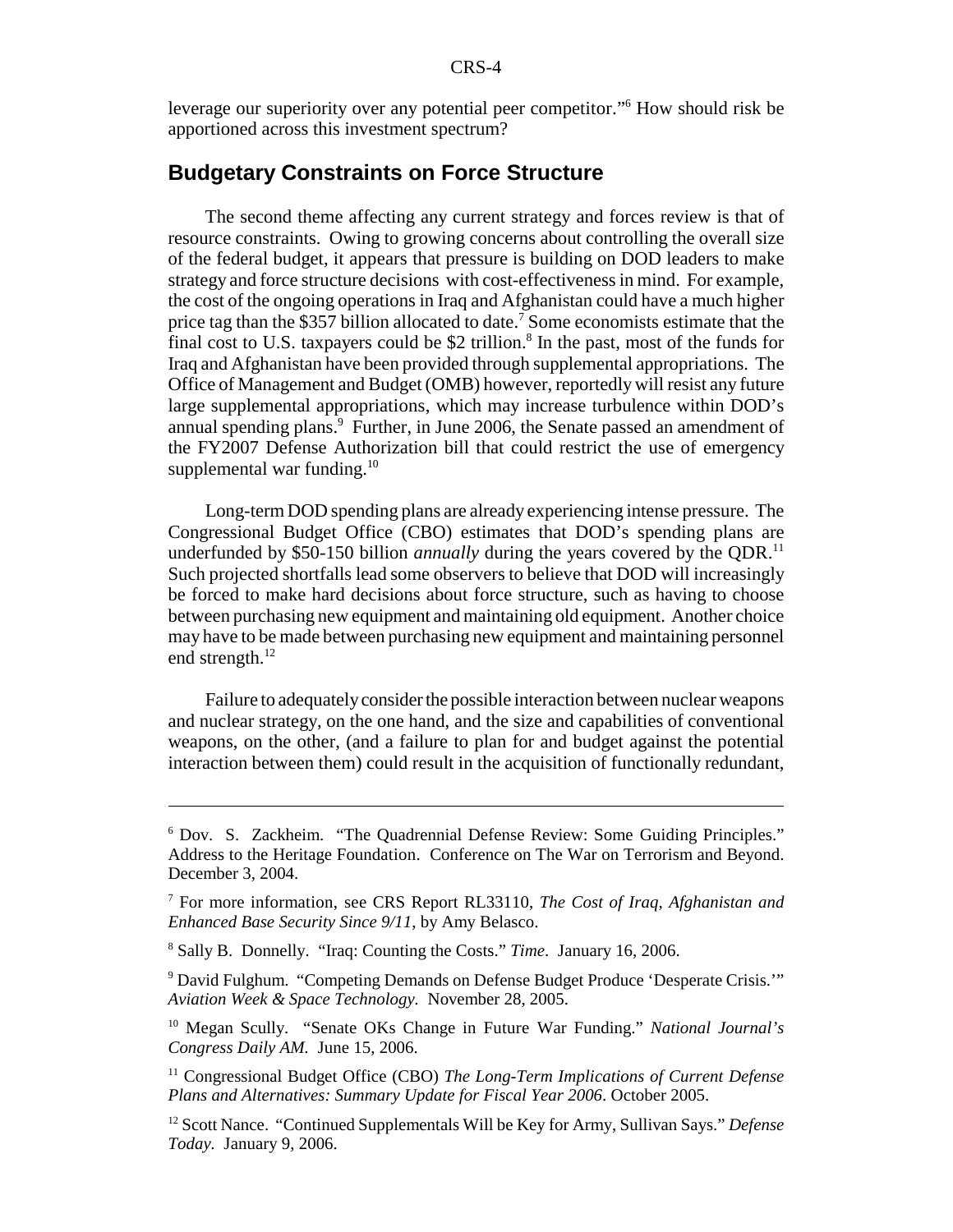unnecessary, or sub-optimized military forces and the development of military strategies ill-suited to the forces they are intended to guide. The need to address a complex and broad range of possible threats, combined with a more expeditionary orientation for U.S. forces, and intense projected budgetary shortfalls make cost effective decisions on force structure and strategy unusually important.

## **Nuclear Weapons Strategy and Doctrine**

Understanding how nuclear weapons and deterrence might combine with U.S. conventional forces in a possible conflict with China, requires some understanding of both U.S. and Chinese nuclear strategy and doctrine. Forces and strategy are not static, but evolve over time. Thus, a general discussion of the subject may be useful.

## **United States**

The U.S. nuclear strategy and doctrine has evolved over 50 years. It can be roughly divided into three distinct eras: Cold War, post-Cold War, and present, or,  $21<sup>st</sup>$  century strategy.

#### **Cold War.**

**Deterrence.** During the Cold War, the Soviet Union was the primary country to be deterred by U.S. military forces. The United States sought to develop a policy and nuclear forces that it believed were needed to convince the Soviet Union that any nuclear attack on the United States would be met with a retaliatory attack against the full range of valued targets in the Soviet Union. Other countries, such as China and the countries of Eastern Europe, were covered by U.S. nuclear war plans, but their presence reflected their relationship with the Soviet Union more than any independent threat they might pose to the United States or its allies.

The United States also expected its nuclear weapons to deter a Soviet nuclear attack, conventional attack, or coercion aimed at U.S. allies in Europe and Asia.13 Many believed the United States needed to threaten nuclear retaliation to deter these threats because the Soviet Union and its Warsaw Pact allies had far greater numbers of conventional forces than did the United States and its NATO allies. According to this view, if a war was fought with only conventional weapons, U.S. and NATO forces could be overrun. Therefore, the United States fielded a variety of strategic, theater and tactical nuclear weapons that might be used to repel and defeat such an attack.

This doctrine came to be known as extended deterrence. The theory underlying this doctrine was that if any level of aggression against U.S. allies could escalate into a nuclear conflict that might involve attacks on the Soviet Union, then the Soviet Union might be deterred from all levels of aggression. This theory was not without critics, however, as some analysts questioned whether the Soviet Union would

<sup>13</sup> *National Security Strategy of the United States*. The White House. January 1988. Washington. p. 13.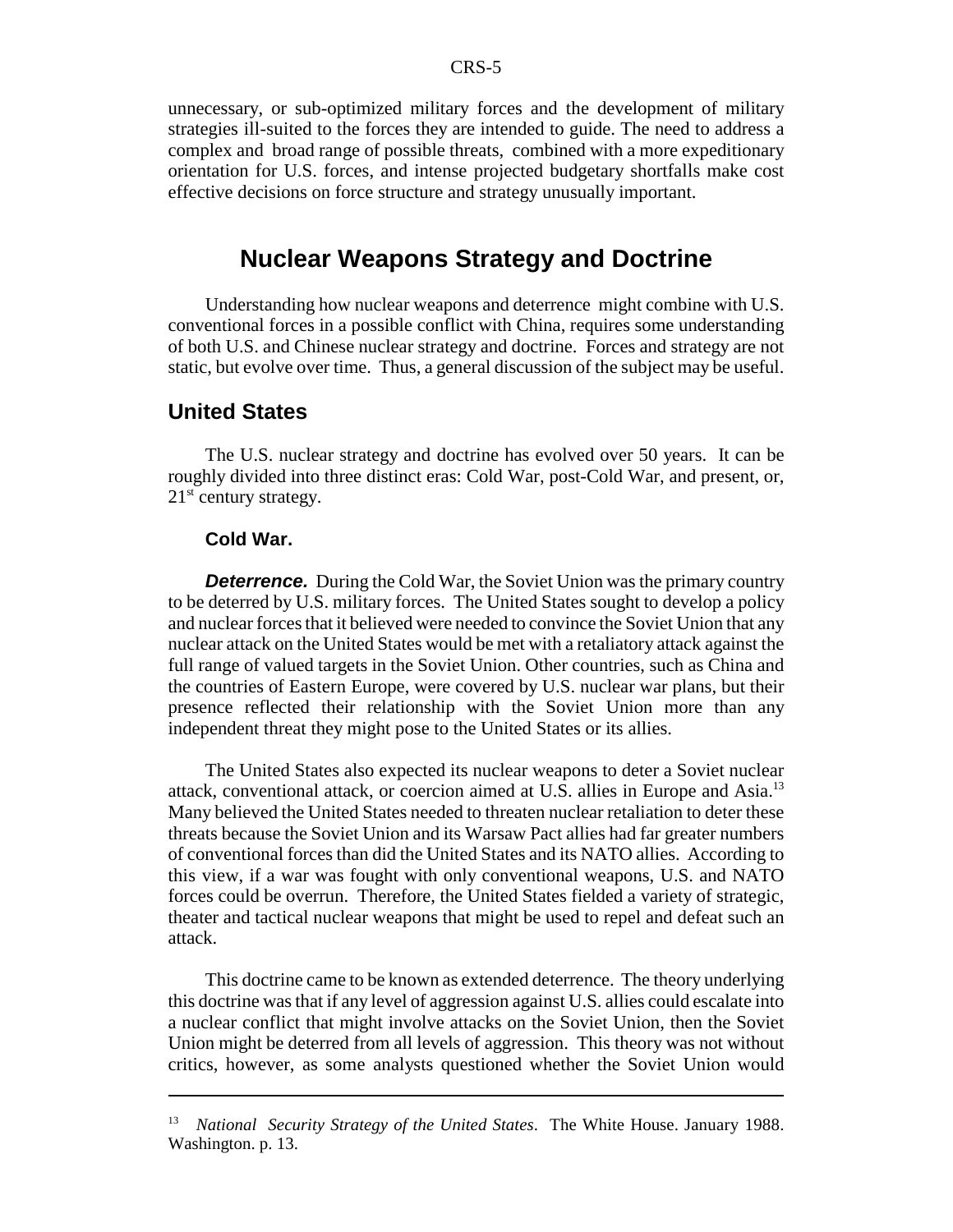believe that the United States would use nuclear weapons to defend its allies, particularly if such use might invite a Soviet nuclear attack on the United States.

*Strategic Doctrine and Targeting.* During the 1950s, the strategic doctrine known as "massive retaliation" envisioned a "simultaneous, massive, integrated" U.S. nuclear strike against targets in the Soviet Union, Eastern Europe, and China if the Soviet Union or its allies initiated any nuclear or conventional attack against the United States or its allies.<sup>14</sup>

In the early 1960s, the United States developed a doctrine of "damage limitation," which called for attacks against Soviet conventional and nuclear military forces. This "counterforce" strategy explicitly excluded attacks designed to destroy cities and focused instead on attacks that would impede the Soviet Union's warfighting capability.<sup>15</sup> In particular, it sought to destroy those weapons that the Soviet Union might use to attack U.S. cities. In the mid-1960s, DOD developed the doctrine of "assured destruction," a strategy that was designed to convince the Soviet leadership that Soviet society would be destroyed if the Soviet Union launched an attack on the United States or its allies. But, by the early 1970s, many again questioned the credibility of a doctrine that called for massive strikes against Soviet society, particularly if the Soviet Union could threaten to strike back against U.S. cities. Therefore, the United States shifted its doctrine once again, to "Flexible Response" in the mid-1970s and "Countervailing Strategy," in the late 1970s. These policies emphasized retaliatory strikes on Soviet military forces and war-making capabilities, as opposed to attacks on civilian and industrial targets, and they called for limited, focused attacks on specified military targets, instead of large-scale attacks on a greater number of sites.16

#### **Post-Cold War.**

**Deterrence.** In its 1995 National Security Strategy report, the Clinton Administration stated that "the dissolution of the Soviet empire has radically transformed the security environment facing the United States and our allies. The primary security imperative of the past half century — containing communist expansion while preventing nuclear war  $-$  is gone."<sup>17</sup> The Administration did,

<sup>&</sup>lt;sup>14</sup> "There was no calculated strategy for war winning or termination beyond that of producing as much destruction ... as possible in a single devastating blow." See Rosenberg, David A. "U.S. Nuclear War Planning, 1945-1960." In Ball and Richelson, *Strategic Nuclear Targeting*, pp. 44-45.

<sup>&</sup>lt;sup>15</sup> Desmond Ball. The Development of the SIOP, 1960-1983, in Ball and Richelson, *Strategic Nuclear Targeting*, pp. 62-65.

<sup>&</sup>lt;sup>16</sup> The types of targets the United States sought to destroy remained relatively constant throughout the Cold War. These included strategic nuclear forces, other military forces, military and political leadership, and economic and industrial facilities. For a description of the types of targets included in U.S. nuclear war plans see U.S. Congressional Budget Office. *The START Treaty and Beyond*. October 1991. Washington, U.S. Govt. Print. Off. 1991. pp. 11-12.

<sup>17</sup> *A National Security Strategy of Engagement and Enlargement*. The White House, (continued...)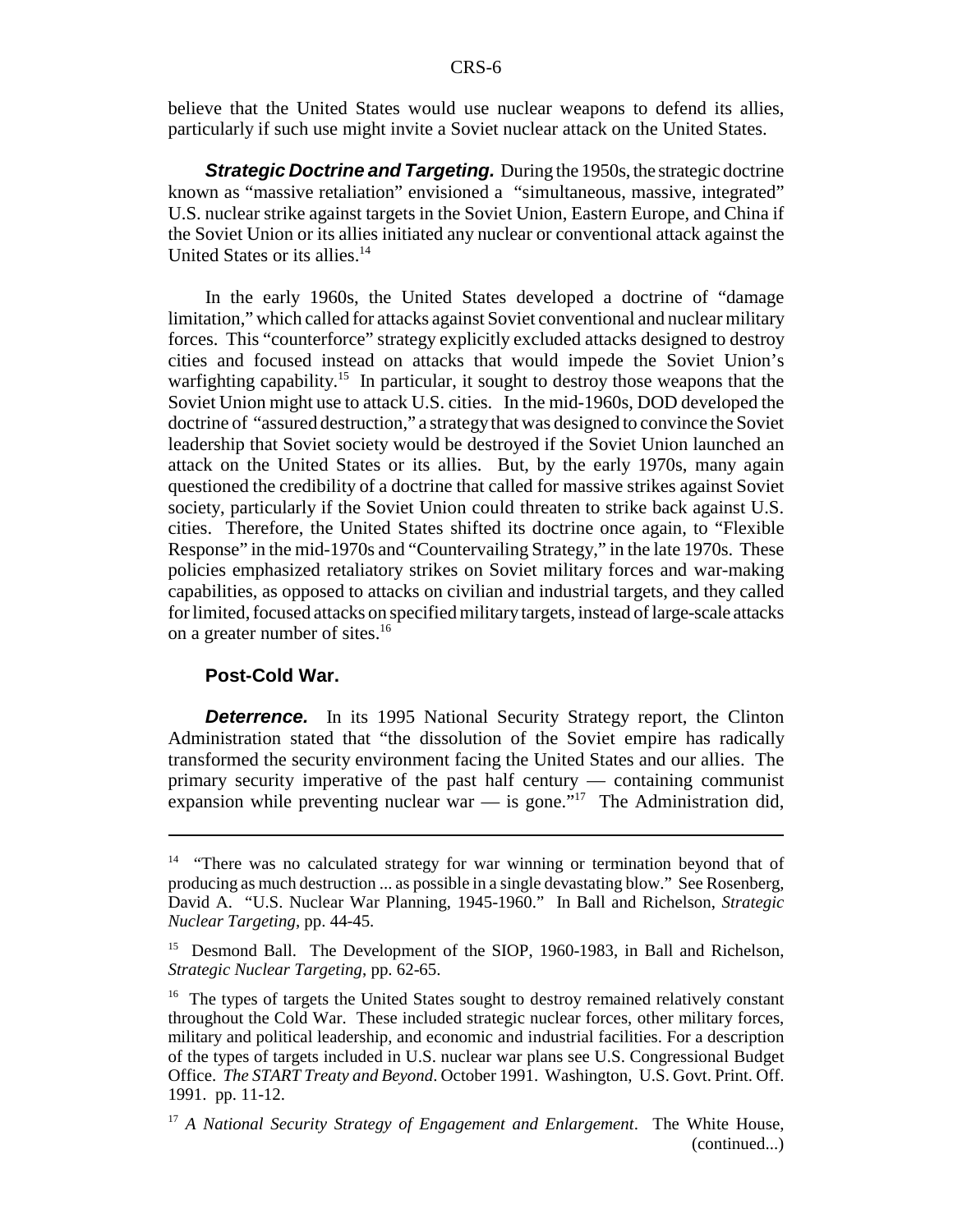however, determine that Russia remained a concern for U.S. national security because it continued to control the only nuclear arsenal that could threaten the survival of the United States. The Clinton Administration also argued that "nuclear weapons served as a hedge against an uncertain future, a guarantee of our security commitments to allies and a disincentive to those who would contemplate developing or otherwise acquiring their own nuclear weapons."18

The Clinton Administration did not consider China to pose a direct threat to the United States as a regional or global adversary. Nevertheless, DOD officials testified that China's small nuclear force "is still formidable" and "China continues to make steady efforts to modernize those forces." Assistant Secretary of Defense Ted Warner stated that the United States could not be sure that it would not need nuclear weapons to deter China in the future.<sup>19</sup> The Clinton Administration also identified other threats to U.S. national security, specifically noting in its National Security Strategy Report for 1998, that "weapons of mass destruction pose the greatest potential threat to global stability and security."20

*Strategic Doctrine and Targeting. Although the Clinton Administration* maintained the U.S. focus on deterring a potential Russian threat, it did issue new guidelines for U.S. nuclear strategy in late 1997. In a document known as PDD-60 the Administration stated that "our military planning for the possible employment of nuclear weapons is focused on deterring a nuclear war rather than attempting to fight and win a protracted nuclear exchange.<sup>"21</sup> In practice, this probably meant that the United States would not seek to cause as much damage against as wide a range of targets as it had planned on attacking in previous war plans. But Clinton Administration officials also noted that this did not alter the structure of U.S. nuclear war plans or the variety of options available to the President for a U.S. retaliatory strike.

Many press reports about PDD-60 highlighted the provisions covering the use of U.S. nuclear weapons to deter nations other than Russia, and viewed this as an "expansion" of the role of U.S. nuclear weapons. However, the United States has never maintained a "no first use" policy, and has always retained the option to use nuclear weapons in response to attacks by conventional, chemical, or biological weapons. These policies did not change in the 1990s.

 $17$  (...continued)

February 1995. Washington, DC, p. 1.

<sup>18</sup> *A National Security Strategy for a New Century*. The White House, October 1998. Washington, DC, p. 12.

<sup>&</sup>lt;sup>19</sup> Statement of the Honorable Edward L. Warner, III. Assistant Secretary of Defense for Strategy and Threat Reduction, Before the Senate Armed Services Subcommittee on Strategic Forces. April 14, 1999.

<sup>20</sup> *A National Security Strategy for a New Century*. *Op. Cit*. p. 6.

<sup>21</sup> *Ibid*. p. 12.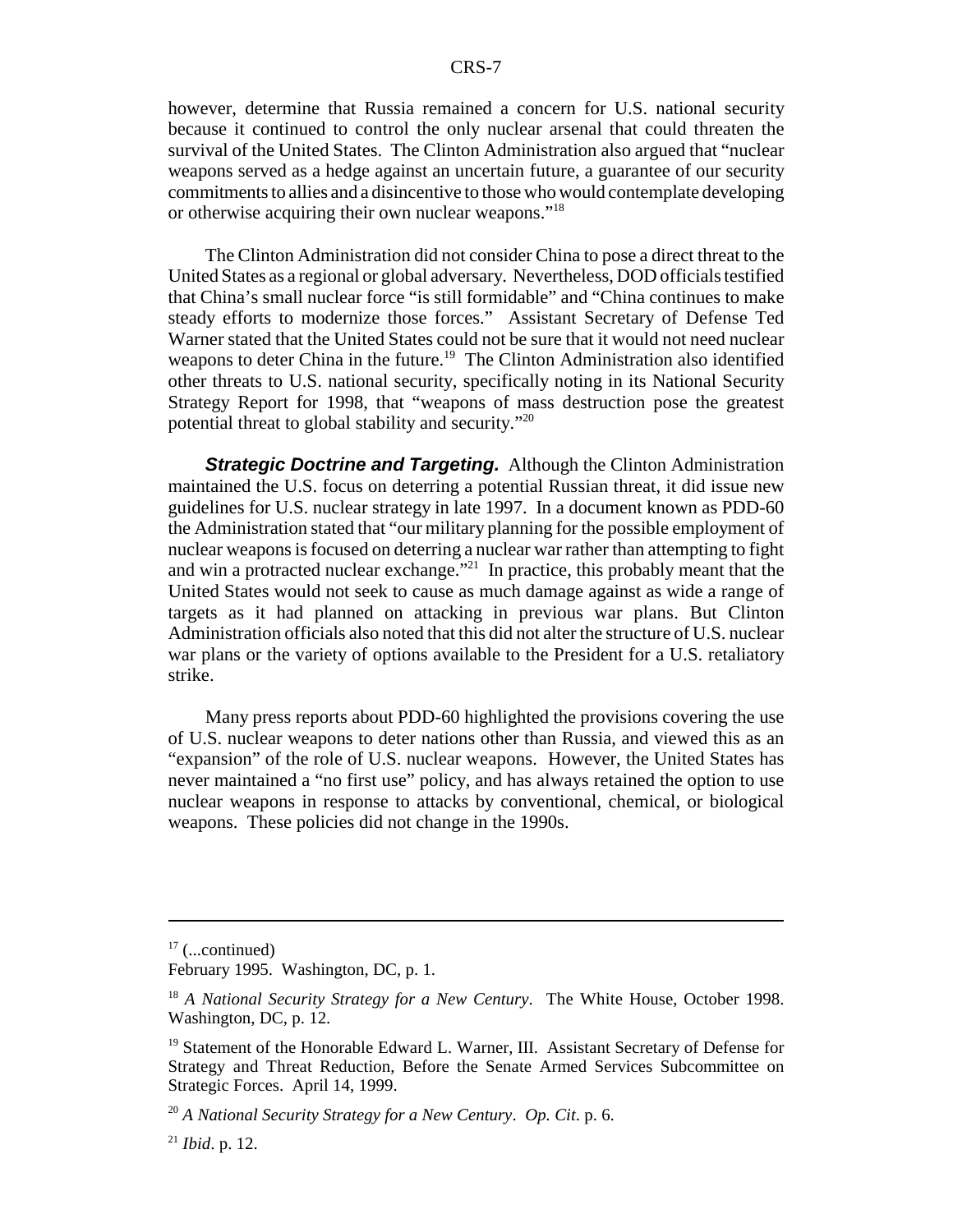#### **Present Environment.**

**Deterrence.** The George W. Bush Administration has emphasized that nuclear weapons "continue to be essential to our security, and that of our friends and allies."<sup>22</sup> As the only weapons in the U.S. arsenal that can hold at risk the full range of targets valued by an adversary, they continue to play a key role in U.S. deterrent strategy. However, in contrast with the Clinton Administration's focus on a potential Russian threat, the Bush Administration has stated that Russia and the United States are no longer enemies. Even though Russia retains thousands of nuclear weapons, the increased cooperation between the two nations has allowed a "new strategic framework" to replace the Cold War's adversarial relationship. The Bush Administration has emphasized, however, that the United States faces threats from "multiple potential opponents, sources of conflict, and unprecedented challenges"<sup>23</sup> and that these challenges must be taken into consideration when the United States plans its nuclear weapons policy and force posture. According to the Administration, these adversaries could include non-state actors and terrorists as well as nations such as China,<sup>24</sup> Iran, North Korea, and others.

In the past, U.S. policy essentially viewed nuclear weapons apart from the rest of the U.S. military establishment, with nuclear weapons serving to *deter* a global nuclear conflict with the Soviet Union or Russia. In contrast, the Bush Administration has described a more comprehensive role for nuclear weapons, arguing that nuclear weapons, along with missile defenses and other elements of the U.S. military establishment, not only *deter* adversaries by promising an unacceptable amount of damage in response to an adversary's attack, they can also *assure* allies and friends of the U.S. commitment to their security by providing an extended deterrent, *dissuade* potential adversaries from challenging the United States with nuclear weapons or other "asymmetrical threats" by convincing them that they can never negate the U.S. nuclear deterrent; and *defeat* enemies by holding at risk those targets that could not be destroyed with other types of weapons.<sup>25</sup>

**Doctrine and Targeting.** In describing the future role of nuclear weapons, the Bush Administration has stated that the United States will not only rely on the threat of nuclear retaliation, but will also seek to deter and defeat adversaries with precision conventional weapons, which are hoped to be capable of destroying some targets that were assigned to nuclear weapons in the past, and ballistic missile defenses, which might deter attack by denying an adversary the ability to threaten

<sup>&</sup>lt;sup>22</sup> U.S. Senate. Committee on Armed Services. Statement of the Honorable Douglas J. Feith, Undersecretary of Defense For Policy. February 14, 2002.

<sup>23</sup> U.S. Department of Defense. Special Briefing on the Nuclear Posture Review. *News Transcript.* January 9, 2002.

<sup>24</sup> Condoleeza Rice, "Promoting the National Interest." *Foreign Affairs*. January/February 2000. v. 79. p. 56.

<sup>25</sup> Special Briefing on the Nuclear Posture Review. *Op. Cit*. These are the same four general defense policy goals outlined in the 2001 QDR.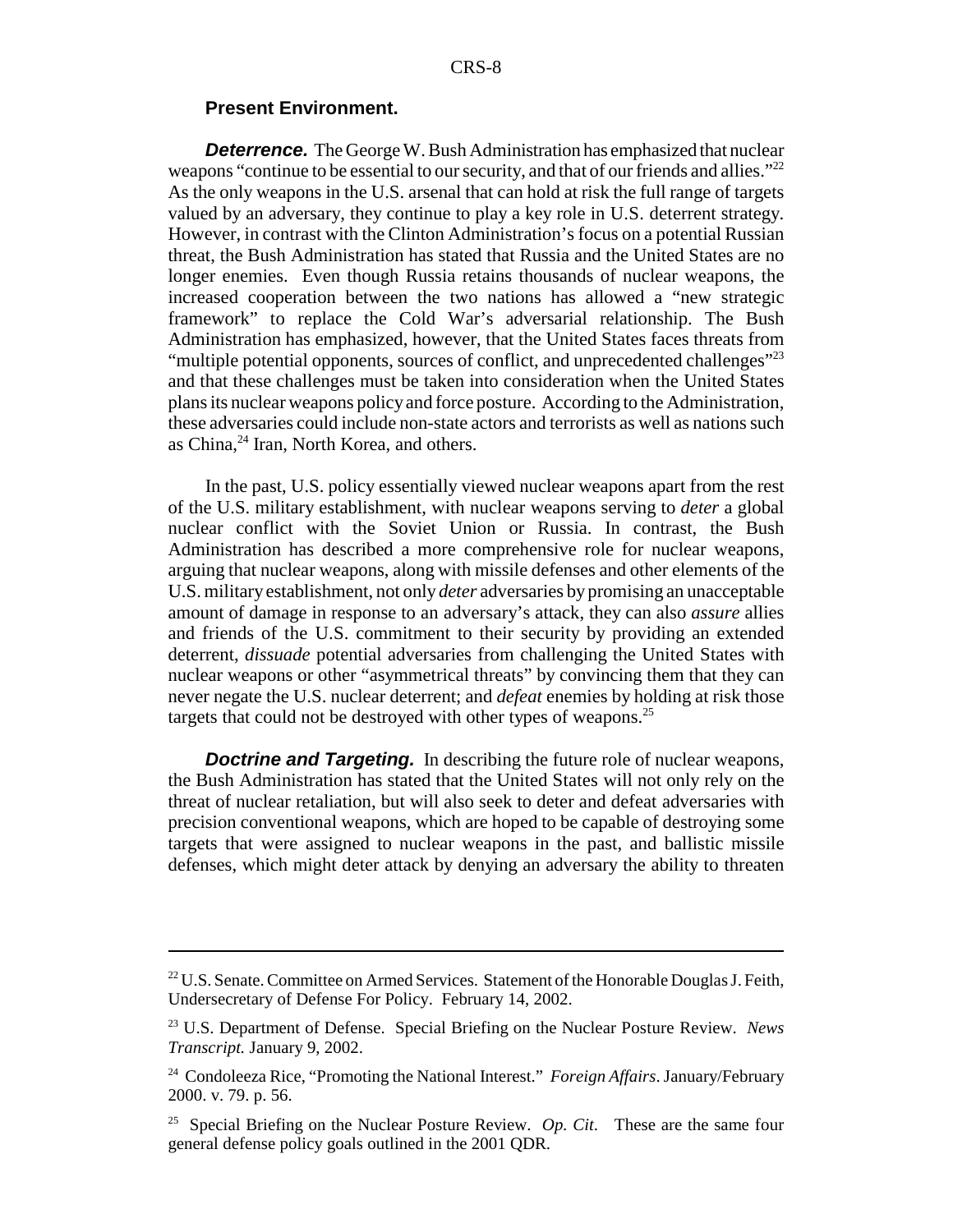U.S. targets with ballistic missiles.<sup>26</sup> The Administration refers to this change as "tailored deterrence," with the United States developing more specific responses that would rely on a broader range of military capabilities to respond to the threats posed by emerging adversaries.

Moreover, the Bush Administration has stated that the United States will no longer size and structure its nuclear forces to address the "Soviet threat."<sup>27</sup> Instead, it will employ a "capabilities-based" strategy, where it would "look more at a broad range of capabilities and contingencies that the United States may confront" and tailor U.S. military capabilities to address this wide spectrum of possible contingencies.28 Specifically, the United States would identify potential future conflicts, review the capabilities of its possible adversaries, identify those capabilities that the United States might need to attack or threaten with nuclear weapons, and develop a force posture and nuclear weapons employment strategy that would allow it to attack those capabilities. The Bush Administration has not discussed, publicly, how it will identify specific targets or allocate weapons in its "capabilities-based" strategy.

The most specific and visible change to emerge from this new targeting strategy has been the replacement of the Cold War SIOP (single integrated operational plan) with a new war plan known as OPLAN (operations plan) 8044. This document contains the major strike options and major contingency plans that had been included in the SIOP, but could also include plans for a wider range of options against a greater number of adversaries. Some press reports indicate that the Administration has also developed a companion contingency plan, CONPLAN 8022-22, which plans for the prompt U.S. response to a number of contingencies with nations other than Russia. Reports indicate that most of the options in this new plan call for the use of conventional weapons, but some also allow for the use of nuclear weapons early or at the start of a conflict.<sup>29</sup> As a result, it is evident that the Bush Administration has not altered the U.S. policy that permits the possible first use of nuclear weapons. Further, the Administration has stated that the United States would develop and deploy those nuclear capabilities that it would need to defeat the capabilities of *any* potential adversary whether or not it possessed nuclear weapons. The focus will be "on how we will fight, not who we will fight." $30$ "

<sup>26</sup> Ibid.

<sup>27</sup> Statement of the Honorable Douglas J. Feith, *Op. Cit*.

 $28$  Ibid. DOD is also using a "capabilities based" approach to justify its conventional weapons modernization programs.

<sup>29</sup> Bill Arkin, "Not Just a Last Resort." *Washington Post.com*. May 12, 2005. See, also, Kristensen, Hans M. Preparing for the Failure of Deterrence. SITREP, A Publication of the Royal Canadian Military Institute. November/December 2005. pp. 10-12.

<sup>30</sup> Special Briefing on the Nuclear Posture Review. *Op. Cit*.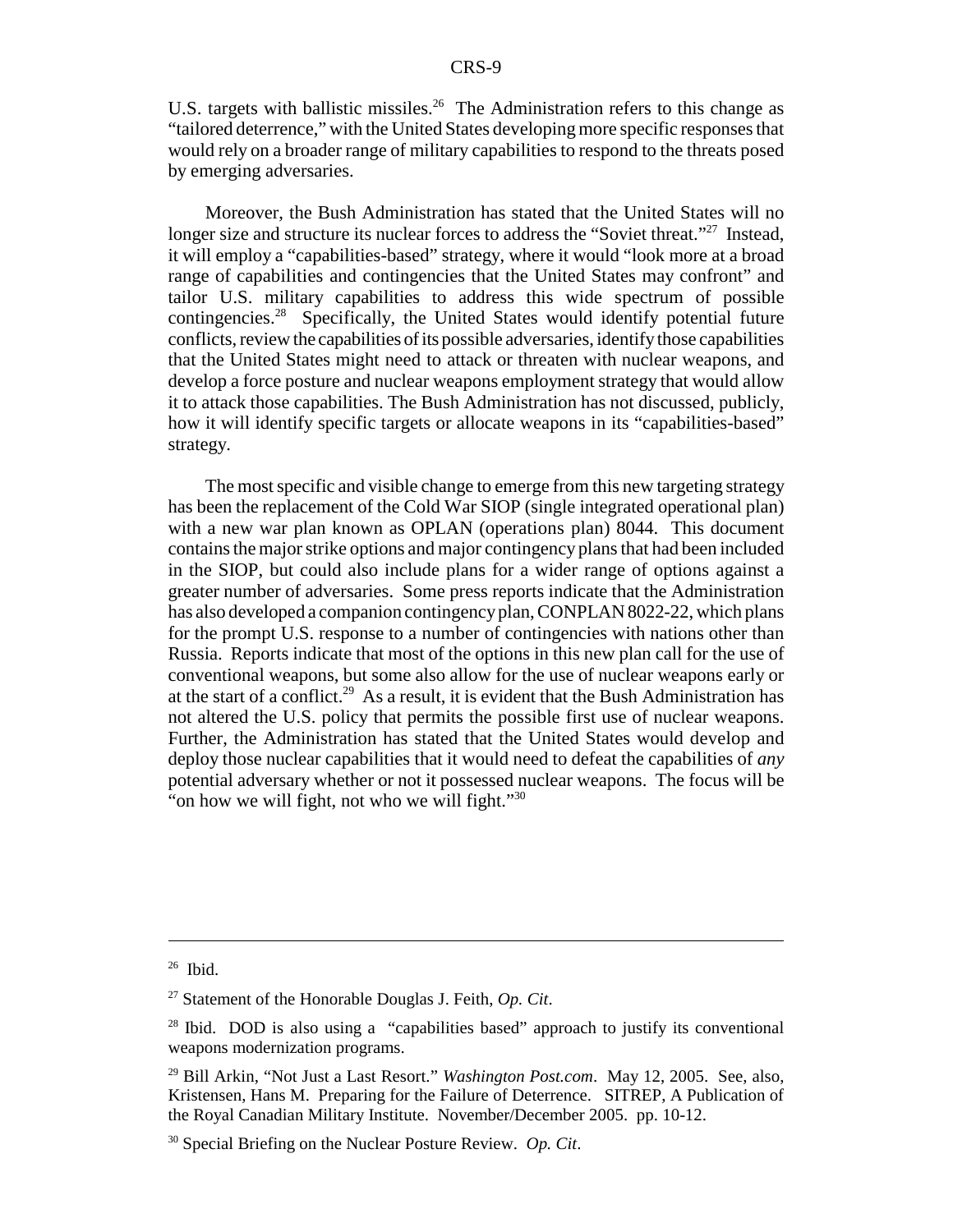|                                                          | <b>Deployed</b><br><b>Number</b> | <b>Attributed</b><br><b>Warheads</b> |
|----------------------------------------------------------|----------------------------------|--------------------------------------|
| Minuteman-III, Peacekeeper <sup>(a)</sup><br><b>ICBM</b> | 550                              | 1700                                 |
| Trident-I/II SLBM                                        | 432                              | 3168                                 |
| B-1, B-2, B-52 Heavy Bombers                             | 243                              | 1098                                 |
| Total                                                    | 1225                             | 5966                                 |

#### **Table 1: U.S. Strategic Force**

**Source:** Department of State, "START Aggregate Numbers of Strategic Offensive Arms," April 1, 2006.

a. The United States has deactivated all 50 Peacekeeper ICBMs, and their 500 warheads are no longer operational. But it has not eliminated the silos, so they still count against the START Treaty limits.

## **China**

China's nuclear force structure and public statements about nuclear policy are consistent with a nuclear strategy known as "minimum deterrence." Under this strategy, a nation seeks to deter nuclear attacks against its territory by threatening to respond with its own nuclear weapons if such an attack were to occur. To be certain that it can retaliate after a nuclear attack, a nation with a minimum deterrent would need forces that could survive a direct assault by another nation's nuclear weapons. This strategy of threatening retaliation against major population centers with even a small number of nuclear weapons is assumed to be sufficient to deter a nuclear attack. However, U.S. estimates of the PRC's evolving nuclear forces have been uncertain, including both over-estimates of the speed of deployment of new missiles as well as concern over China's ability to surprise with undetected military modernization.<sup>31</sup> In their frequent reevaluations of the Chinese People's Liberation Army's (PLA) capabilities, U.S. experts have questioned whether the PLA has shifted or considered shifting its nuclear doctrine to one of "limited deterrence."<sup>32</sup> The two countries lack dialogue over their respective strategic nuclear forces and doctrine as well as confidence-building measures.<sup>33</sup>

<sup>31</sup> Jeffrey Lewis, "The Ambiguous Arsenal," *Bulletin of Atomic Scientists*, May/June 2005; Robert Norris and Hans Kristensen, "Chinese Nuclear Forces, 2006," *Bulletin of Atomic Scientists*, May/June 2006.

<sup>32</sup> See, for example, Alastair Iain Johnston, "China's New 'Old Thinking'," *International Security*, Winter 1995/1996. The concept of limited deterrence is treated in detail on p. 12 of this report.

<sup>&</sup>lt;sup>33</sup> There were some discussions on nuclear weapons during the Clinton Administration. After Secretary of Defense Donald Rumsfeld visited the headquarters of China's strategic missile force, the Second Artillery, in October 2005, the two militaries started to explore a strategic dialogue. See CRS Report RL32496, *U.S.-China Military Contacts: Issues for Congress*, by Shirley Kan.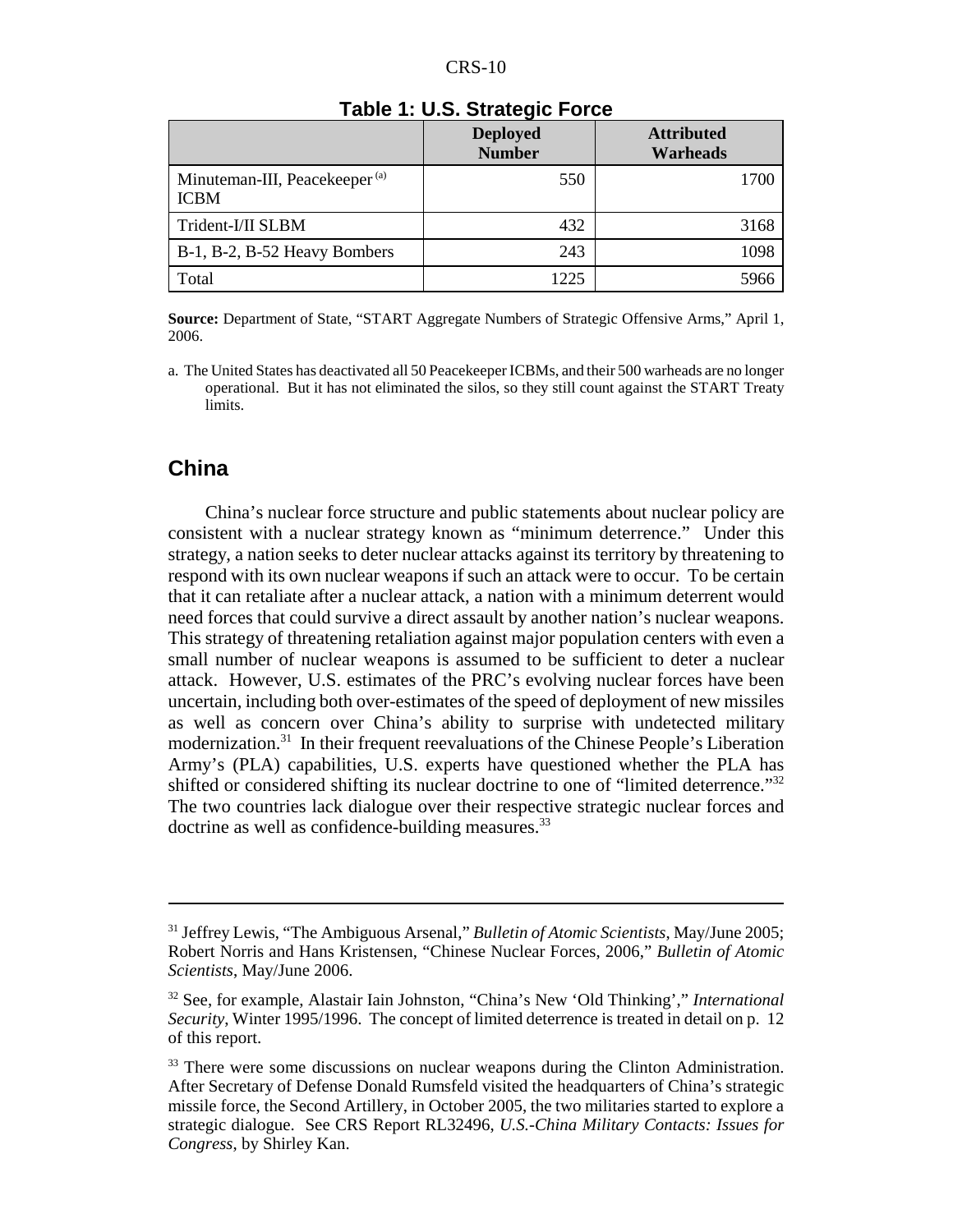**Nuclear Forces.** China has deployed a relatively small number of nuclear warheads on operational delivery systems. The Department of Defense reports that China has deployed approximately 20 silo-based, liquid-fuel CSS-4 intercontinental ballistic missiles (ICBMs) for its "primary nuclear deterrent" and about 20-24 liquidfuel, shorter-range CSS-3 ICBMs for its "regional nuclear deterrent." China also deployed 14-18 CSS-2 intermediate-range ballistic missiles and 19-50 CSS-5 medium-range ballistic missiles.<sup>34</sup> The PLA also has 10-14 JL-1 submarine-launched ballistic missiles (SLBMs), but the operational status of the single Xia-class ballistic missile submarine has been questionable. China is developing new rail- or roadmobile DF-31 and DF-31A ICBMs and JL-2 SLBMs (12 on each new Type 094 ballistic missile submarine) for greater survivability.<sup>35</sup>

As for the evolution of the nuclear force, the Director of Central Intelligence estimated in 2002 that the PRC's strategic nuclear force could grow by 2015 to about 75 to 100 warheads deployed primarily against the United States.<sup>36</sup> Still, U.S. government estimates have changed, and China could deploy significant new capabilities, such as multiple warheads. Also, some experts have charged U.S. intelligence with over-estimating dramatic improvements, as the modernization of China's missile force has been slower than predicted for about 15 years.<sup>37</sup>

China employs a variety of basing modes, such as hardened silos and mobile launchers, along with concealment and deception techniques, to ensure that its missiles can survive a first strike. These basing modes can add hours or days to the amount of time that China would need to prepare its missiles for launch. This long launch time could seriously hamper any effort by China to use these missiles in a first strike against the United States, because the United States would be able to detect launch preparations and, possibly, preempt the attack. However, these basing modes could ensure the survivability of China's missiles in the event of a U.S. attack and help to guarantee that China would be able to launch a retaliatory strike.

The PRC has expressed strong opposition to U.S. plans to deploy ballistic missile defenses. U.S. national and theater missile defenses, even with limited numbers of interceptor missiles and limited capabilities, could possibly undermine the credibility of China's deterrent by denying its missiles the ability to reach U.S.

<sup>&</sup>lt;sup>34</sup> The PLA has more missiles than launchers for the CSS-3 and CSS-2 ballistic missiles. These launchers can be re-loaded to launch additional missiles, but such preparations may take several hours.

<sup>35</sup> Secretary of Defense, *The Military Power of the People's Republic of China*, May 23, 2006. Also, The Office of Naval Intelligence depicted in *Worldwide Maritime Challenges 2004* 12 missile launch tubes for the Type 094.

<sup>&</sup>lt;sup>36</sup> Director of Central Intelligence, "Foreign Missile Developments and the Ballistic Missile Threat Through 2010," January 9, 2002 (unclassified version of a National Intelligence Estimate).

<sup>37</sup> Jeffrey Lewis, "The Ambiguous Arsenal," *Bulletin of Atomic Scientists*, May/June 2005; Robert Norris and Hans Kristensen, "Chinese Nuclear Forces, 2006," *Bulletin of Atomic Scientists*, May/June 2006.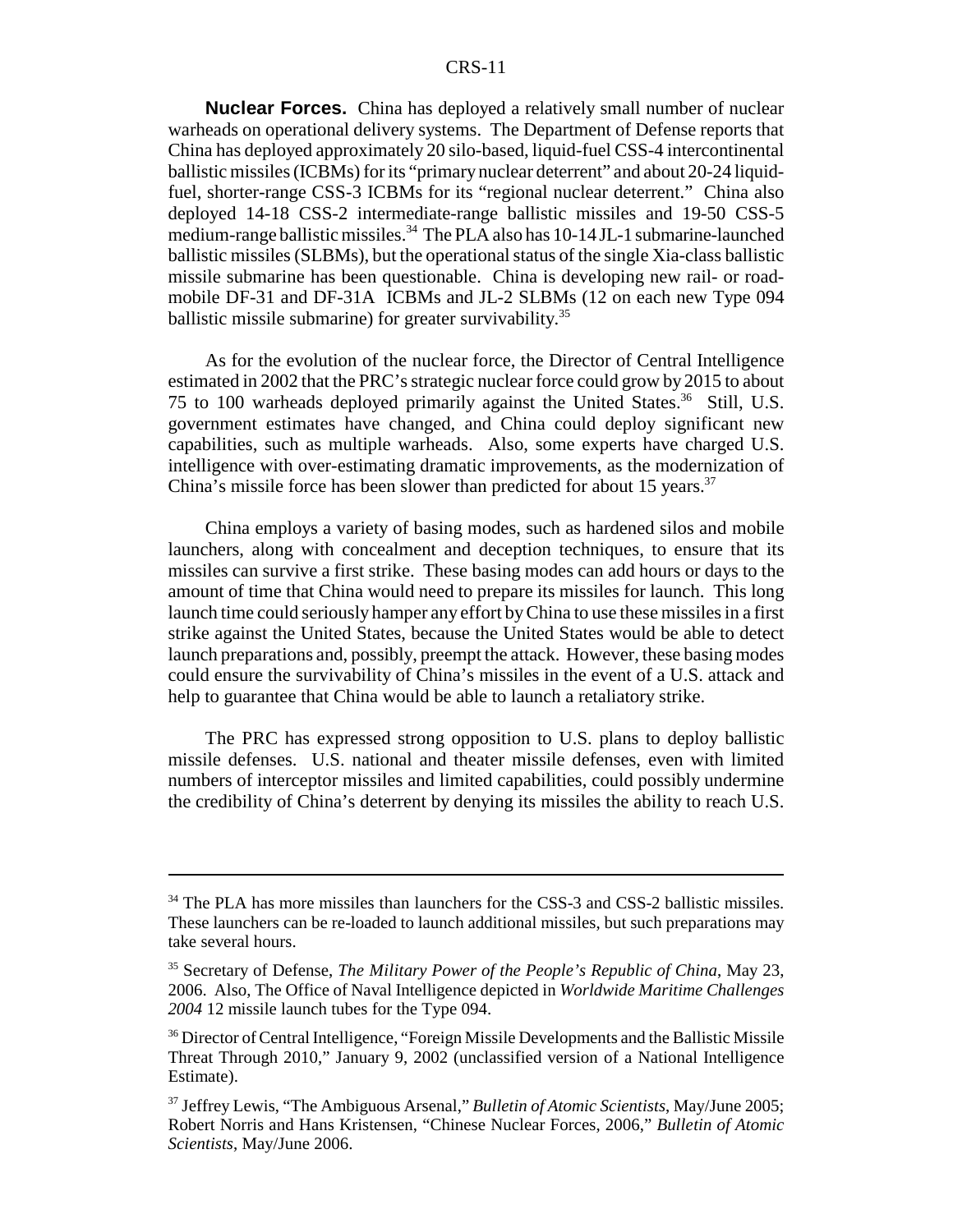targets in theater or in the United States a retaliatory strike.<sup>38</sup> Chinese concerns about missile defense have grown as many analysts in the United States and some officials in the Bush Administration have linked plans for U.S. missile defenses to their concerns about China's military modernization and possible expansion of China's ballistic missile forces.

|                                                                        | Launchers | <b>Missiles</b> |  |  |
|------------------------------------------------------------------------|-----------|-----------------|--|--|
| I CSS-4 ICBM                                                           | 20        |                 |  |  |
| CSS-3 ICBM                                                             | $10-14$   | $20 - 24$       |  |  |
| Total missiles / warheads capable of reaching the United States: 40-44 |           |                 |  |  |

#### **Table 2: China's Strategic Missile Force**

**Source:** Secretary of Defense, report to Congress, "PRC Military Power," May 2006. China is believed to have deployed single nuclear warheads on its missiles.

**Note:** China also fields ballistic missiles of regional range.

**Nuclear Strategy.** China has declared a "no first use" policy, stating that it would not use nuclear weapons first against any nation and that it would never threaten to or actually use nuclear weapons against non-nuclear nations.<sup>39</sup> China has not, however, ruled out the use of nuclear weapons in retaliation for a nuclear attack. This is the essence of a minimum deterrent strategy.

Some observers note that declaratory policy is a poor measure of nuclear strategy, because policy statements need not be consistent with actual military plans or warfighting. Others however, believe that China is sincere in this policy of nofirst-use because its nuclear forces lack commonly recognized first strike capabilities. Because of their propellant type, and current deployment patterns, China cannot launch its missiles promptly, upon warning of an attack or early in a crisis, and add that the missiles lack the accuracy to destroy an enemy's retaliatory forces, which could be a key objective of a nuclear force strike. The PLA's strategic nuclear modernization, however, combined with the occasional statements by some PRC officials about China's ability to strike the United States, have led some to question whether China will change its minimum nuclear deterrent.

Some have questioned whether China might pursue a more proactive "limited deterrence" strategy with its nuclear weapons. $40$  This strategy presumes that nuclear weapons can deter both nuclear and conventional conflicts and that, if deterrence fails, a nation could use nuclear weapons to control escalation and compel the enemy

<sup>&</sup>lt;sup>38</sup> Conceivably, China could respond to a U.S. attack by striking U.S. forces in Japan. In this context, regional missile defenses could reduce the deterrent value of Chinese theater nuclear forces.

<sup>&</sup>lt;sup>39</sup> The PRC does not consider Taiwan a country.

<sup>40</sup> Alastair Iain Johnston, "China's New 'Old Thinking'," *International Security*, Winter 1995/1996.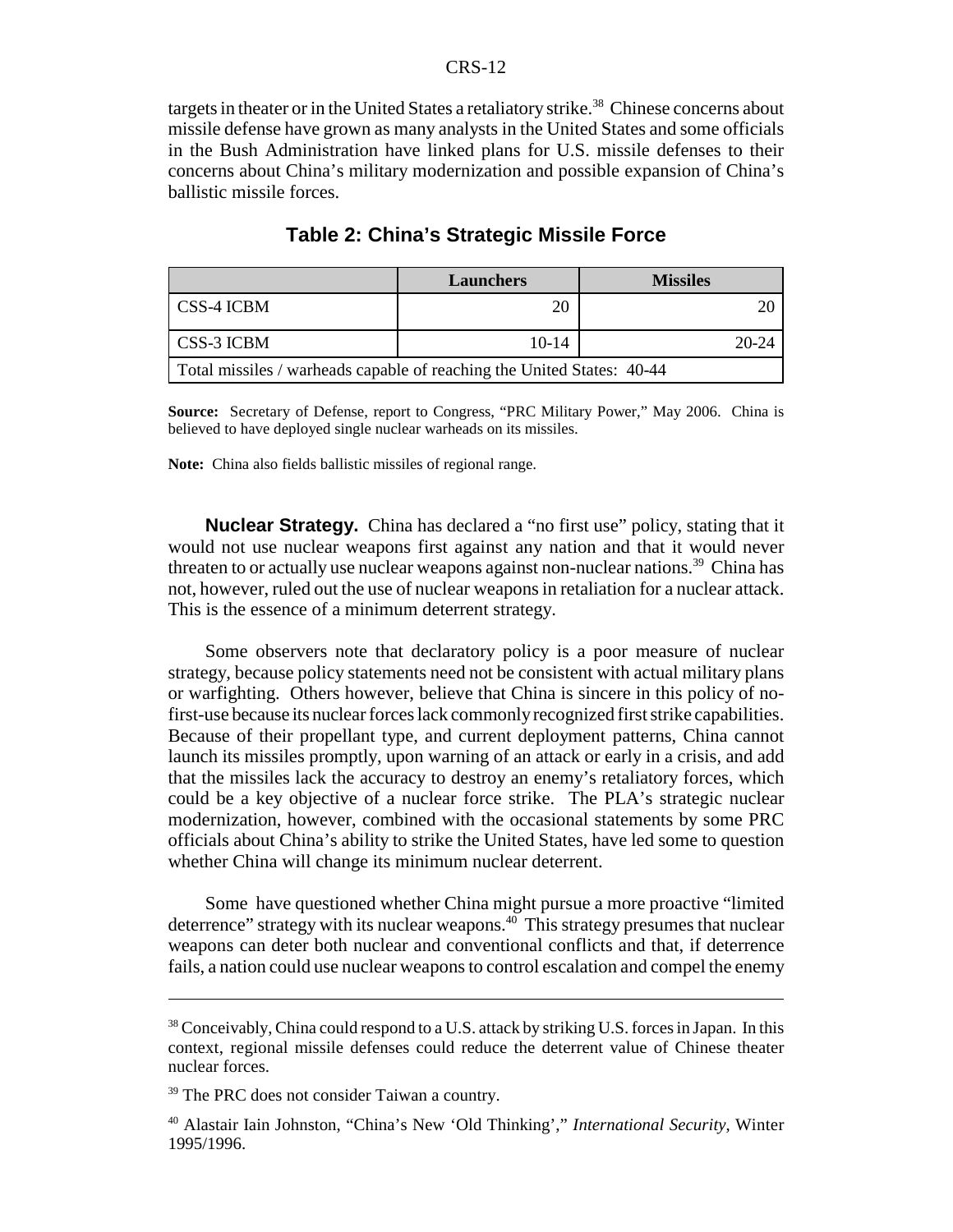to back down. With this strategy, China might not wait for an adversary to use nuclear weapons before it employed its own nuclear forces. It could respond to conventional attacks with nuclear weapons or it could threaten nuclear attack to compel an adversary to cease hostilities or other actions short of war that it perceived as threatening to its interests. Many analysts believe that such a strategy would be more useful to China if it sought to deter U.S. intervention in a crisis with Taiwan, particularly if it feared that the United States could achieve its objectives with advanced conventional weapons and without resorting to nuclear attacks. Such a strategy also would address some of China's concerns about U.S. missile defenses, because a Chinese first strike might contain more warheads than a retaliatory strike and, therefore, might be more capable of penetrating U.S. missile defenses.

However, a "limited deterrence" strategy would place added demands on China's nuclear forces. They would need to do more than simply survive and retaliate against cities or wide-area targets after an attack. China would need a variety of delivery vehicles and warheads types, along with relatively high accuracies on its weapons, so that it could credibly threaten to attack the full range of targets, from forces in the field to military facilities and urban areas. It would also need to develop relatively complex warfighting strategies and would need advanced command and control capabilities so that it could direct its attacks and monitor their effects. China might seek to develop these capabilities in the longer term, but DOD reports no evidence that China's "no first use" doctrine has actually changed.<sup>41</sup>

China's nuclear force capabilities and nuclear doctrine have been monitored closely. Many observers were concerned, for example, when in July 2005, PLA Major General Zhu Chenghu, told Western journalists in Beijing that "if the Americans draw their missiles and position-guided ammunition into the target zone on China's territory, I think we will have to respond with nuclear weapons." Zhu also dismissed China's declared "no first use" policy, saying that the policy applied only to non-nuclear states and could be changed. $42$ 

Some argued that Gen. Zhu's comments were a reaction to China's concerns about the growing challenges presented by U.S. defense policy and nuclear strategy.<sup>43</sup> Others downplayed Zhu's remarks, saying they reflected his personal opinion. For example, the Commander of the PLA's nuclear forces assured Defense Secretary Rumsfeld that China would not be the first to use nuclear weapons.<sup>44</sup>

<sup>41</sup> Secretary of Defense, "Report to Congress on PRC Military Power," May 2006.

<sup>42</sup> Jason Dean, "Chinese General Lays Nuclear Card on U.S.' Table," *Wall Street Journal*, July 15, 2005; Danny Gittings, "General Zhu Goes Ballistic," *Wall Street Journal*, July 18, 2005.

<sup>&</sup>lt;sup>43</sup> World Security Institute China Program, "Opening the Debate on U.S.-China Nuclear Relations," *China Security*, Autumn 2005.

<sup>44 &</sup>quot;Rumsfeld Visits China; The Chinese Side Reiterates It Will Not Use Nuclear Weapons First," *Zhongguo Tongxun She* [New China News Agency], October 20, 2005.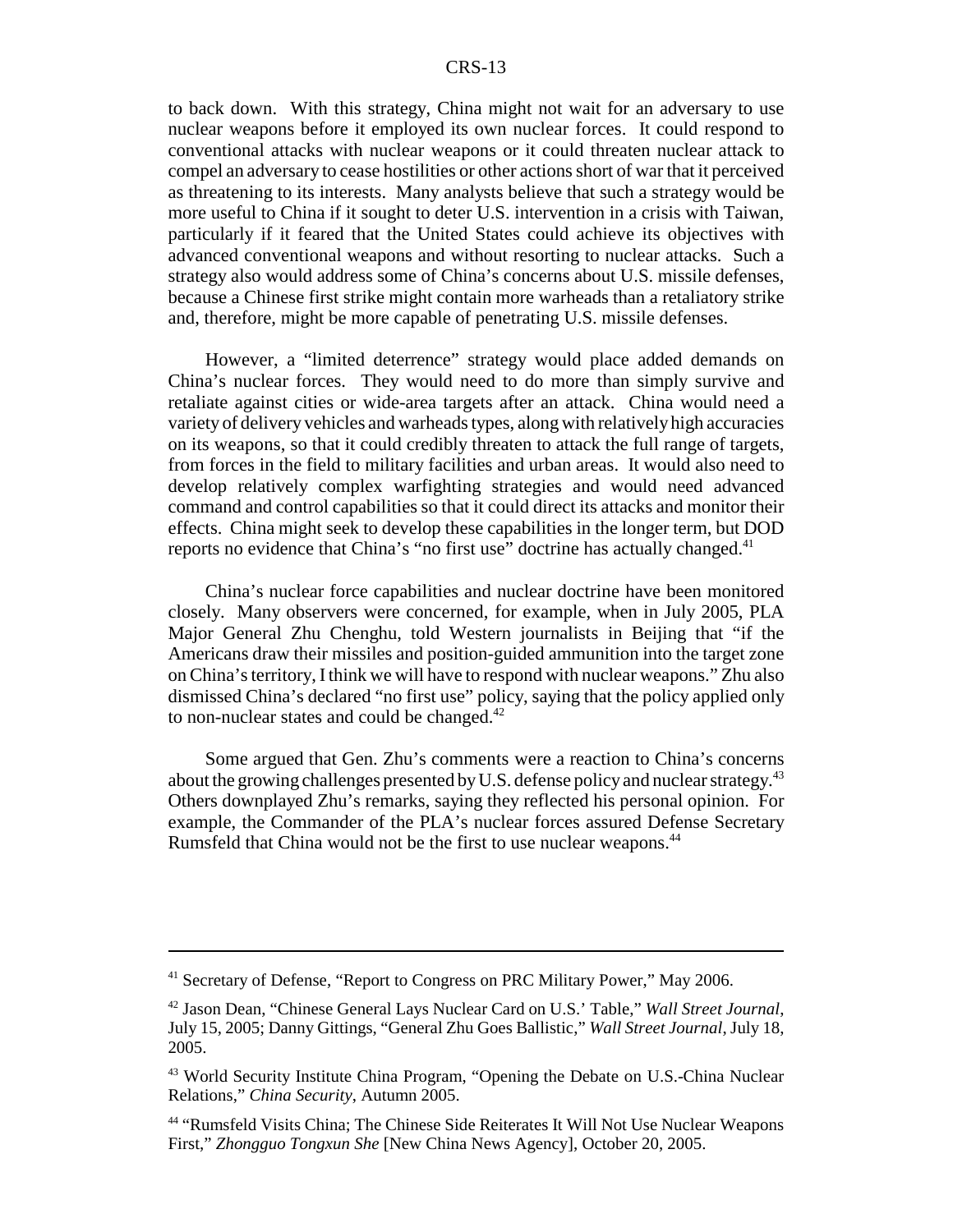## **Political-Military Relations**

The status and tenor of political and military relations among the United States and the primary actors in East Asia will strongly affect the options considered and pursued to deter or defeat any aggression in the region. U.S. policymakers face the challenge of balancing U.S. relations with the PRC, Taiwan, and Japan, in particular.

### **U.S.-China Relations**

Measuring the deterrent value of U.S. military forces vis-a-vis China is difficult. Unlike the U.S.-Soviet relationship during the Cold War, the U.S.-China relationship is marked not only by competition and tension, but also by cooperation and interdependence. The potential economic and political fall-out from a military conflict between China and the United States would be significant. China is the third-largest U.S. trading partner.<sup>45</sup> China is a permanent member with veto power at the United Nations Security Council, and has played an important role on policy priorities of the United States, including nuclear nonproliferation in North Korea and Iran.46 Would China jeopardize this economic partnership and potentially economic relations with other countries by initiating military operations against Taiwan or Japan? Similarly, would the United States jeopardize its economic and political interests in a cooperative China by going to war against China?

Some long-term ambivalence is apparent in the Bush Administration's policy. In September 2005, Deputy Secretary of State Robert Zoellick called on China to be a "responsible stakeholder" in his search for a deeper framework for the bilateral relationship.47 President Bush issued his latest National Security Strategy on March 16, 2006, declaring that if China keeps its commitment to "peaceful development," the United States will welcome the emergence of a China that is "peaceful and prosperous and that cooperates with us to address common challenges and mutual interests." The new strategy also criticized China's continuing "military expansion in a non-transparent way." It explicitly declared a "hedging" strategy against China, which was first indirectly noted in the Quadrennial Defense Review (QDR), issued on February 6, 2006. In that QDR, the Administration argued that it had a "balanced approach" in seeking cooperation, but also "hedged" against the possibility that cooperative approaches might fail to preclude future conflict. At the same time, the QDR states that the U.S. goal is for "China to continue as an economic partner and emerge as a responsible stakeholder and force for good in the world." Some have concerns that mutual hedging between Washington and Beijing is counterproductive

<sup>45</sup> See CRS Report RL33536, *China-U.S. Trade Issues*, by Wayne Morrison.

<sup>46</sup> See CRS Report RL31555, *China and Proliferation of Weapons of Mass Destruction and Missiles: Policy Issues*, by Shirley A. Kan.

<sup>47</sup> Robert Zoellick, "Whither China: From Membership to Responsibility?" September 21, 2005. These sentiments were echoed more recently by Thomas Christensen, deputy assistant secretary of state for East Asian and Pacific Affairs: Jane Morse. "China's Growing Global Influence Not a Threat, U.S. Officials Says." *Press Release*. (armscontrol@lists.state.gov) U.S. Department of State. August 5, 2006.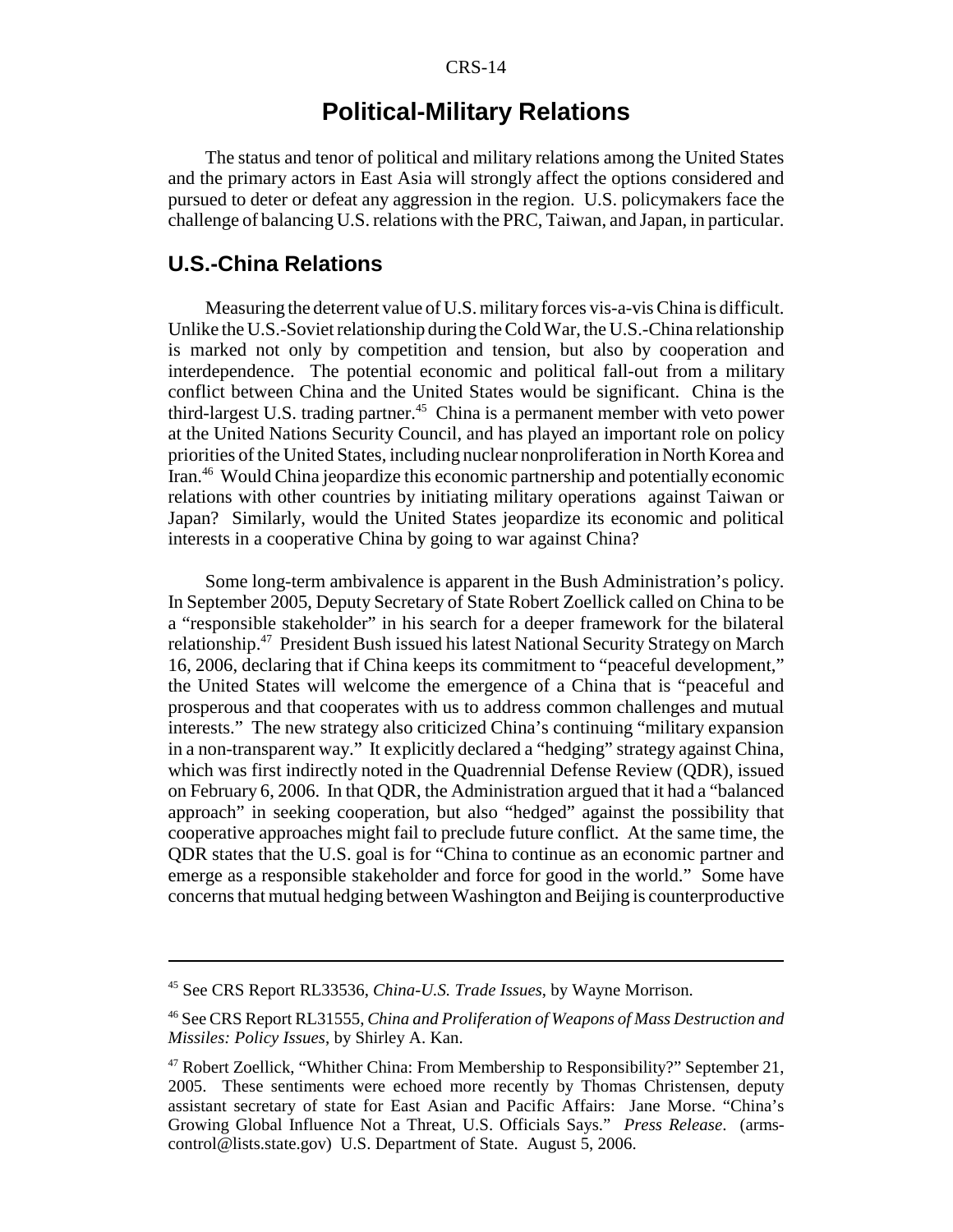for promoting a cooperative relationship with China that fosters Asian stability, while others call for carrying out a coherent and active "hedging strategy" against China.<sup>48</sup>

The QDR, issued on February 6, 2006, stated that "of the major and emerging powers, China has the greatest potential to compete militarily with the United States and field disruptive military technologies that could over time offset traditional U.S. military advantages absent U.S. counter strategies." The Department of Defense estimates that the PLA has accelerated its modernization since the mid-1990s, with a determined focus on possible conflict with Taiwan and intervening U.S. forces. The Defense Secretary's 2006 report to Congress on PRC military power notes that "China is pursuing long-term, comprehensive military modernization to improve its capabilities for power projection and access denial."49 Specific PLA investments include an expanding force of ballistic missiles, cruise missiles, submarines, advanced aircraft, and other modern systems. Because of China's status as a nuclear weapon state, the United States has concerns that any intervention in the Taiwan Strait has the potential of Beijing and/or Washington escalating conflict into a nuclear war. Both sides have made implicit and explicit warnings over the years.

Even military matters between the United States and China are not always clearly adversarial. During a Senate Armed Services Committee hearing, for example, Senator Carl Levin asked Admiral William Fallon, Commander of the Pacific Command "Is it a foregone conclusion that China and the United States are going to be at odds over security in the Pacific or even globally?" Admiral Fallon responded "no" and emphasized the countries' "common interests" as well as his push to increase military-to-military contacts between the United States and China.<sup>50</sup>

## **U.S. Policy Toward Taiwan**

The Taiwan Relations Act (TRA), P.L. 96-8, has governed U.S. security assistance to Taiwan since 1979, when the United States recognized the People's Republic of China (PRC) instead of the Republic of China  $(ROC)$ <sup>51</sup> (The ROC is commonly called Taiwan.) The TRA is not a formal commitment to Taiwan's defense, and therefore the United States is not *legally* compelled to extend deterrence to, or otherwise defend Taiwan. The TRA specifies that it is U.S. *policy*, to consider any non-peaceful means of determining Taiwan's future to be "a threat" to the peace and security of the Western Pacific and of "grave concern" to the United States; "to provide Taiwan with arms of a defensive character;" and "to maintain the capacity

<sup>48</sup> See, for example, Evan Medeiros, "Strategic Hedging and the Future of Asia-Pacific Stability," *Washington Quarterly*, Winter 2005-06; John Tkacik, "Hedging Against China," Heritage Foundation Backgrounder, April 17, 2006.

<sup>49</sup> Secretary of Defense, "Military Power of the People's Republic of China, May 2006.

<sup>&</sup>lt;sup>50</sup> "Senate Armed Services Committee Holds Hearing on FY2007 Budget: Department of Defense." March 7, 2006. CONGRESSIONAL TRANSCRIPTS. Congressional Hearings. *Congressional Quarterly*.

<sup>51</sup> See CRS Report RL30341, *China/Taiwan: Evolution of the "One China" Policy — Key Statements From Washington, Beijing, and Taipei*, Shirley A. Kan, and CRS Report RL30957, *Taiwan: Major U.S. Arms Sales Since 1990*, also by Shirley A. Kan.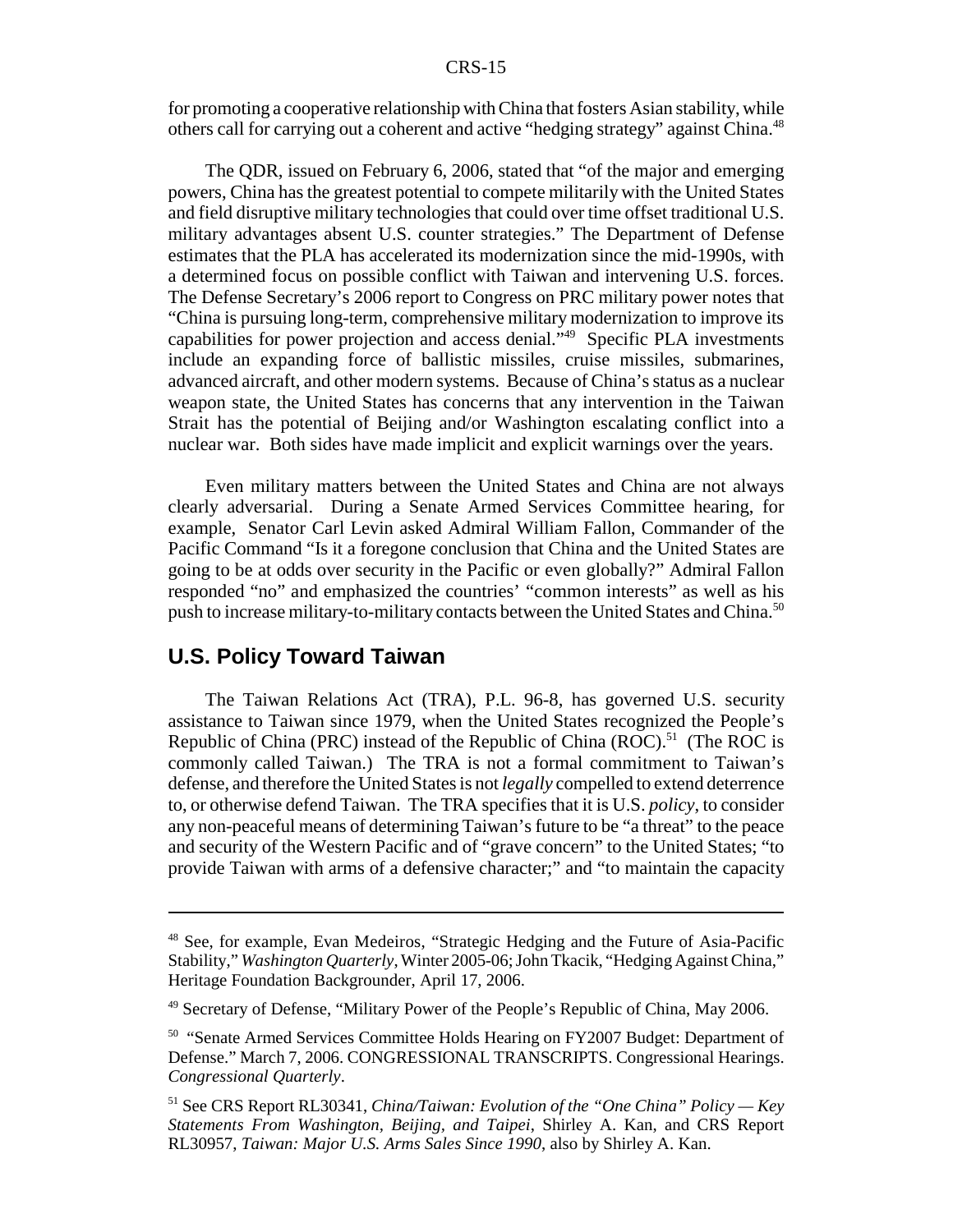of the United States to resist any resort to force or other forms of coercion" jeopardizing the security, or social or economic system of Taiwan's people.

The TRA also specifies a congressional role in decision-making on security assistance for Taiwan. Section 3(b) stipulates that both the President and the Congress shall determine the nature and quantity of such defense articles and services based solely upon their judgment of the needs of Taiwan. Section 3(b) also says that "such determination of Taiwan's defense needs shall include review by United States military authorities in connection with recommendations to the President and the Congress." In passing the TRA, Congress did not specify what U.S. response might be to a future situation in the Taiwan Strait.

U.S. policy statements have added more nuanced qualifications regarding Taiwan's defense. Some argue that U.S. policy regarding Taiwan is vague, although successive U.S. presidents contend their policies are "clear." In March 1996, President Clinton deployed two aircraft battle groups to waters off Taiwan in response to Chinese ballistic missile tests. In April 2001, President Bush said that he would do "whatever it took to help Taiwan defend herself" if China attacked. Supporters have viewed such clarity as needed to prevent miscalculations in Beijing and deter attacks against Taiwan. However, critics have argued that Bush encouraged provocations from Taiwan and weakened willingness in Taiwan to strengthen its own defense. At a hearing in April 2004, Assistant Secretary of State James Kelly sought to clarify U.S. policy, saying that the United States intends to fulfill the defense responsibilities under the TRA "to the extent necessary;" "we oppose actions that would unilaterally alter Taiwan's status;" leaders in Taiwan "misunderstood" if they believe that President Bush supports whatever they do; and "decisions of war and peace are made by the president with consultation with Congress."

### **U.S. Defense Relationship with Japan**

There has also been rising concern about Sino-Japanese tensions.<sup>52</sup> Despite its contributions to regional stability for decades, the U.S.-Japan alliance is viewed by China with increasing skepticism about whether its continuation benefits China's interests. The historic hostility between Chinese and Japanese peoples, rising military capabilities, territorial disputes, and emotional nationalism make Sino-Japanese tensions have a dangerous potential for conflict that could involve U.S. armed forces.

In contrast to the U.S.-Taiwan relationship, Japan and the United States are military allies under a security treaty concluded in 1951 and revised in 1960. Under the treaty, Japan grants the United States military base rights on its territory in return for a U.S. legal commitment to protect Japan's security. Japan has also cooperated

<sup>52</sup> CRS Report RL33436, *Japan-U.S. Relations: Issues for Congress*, by Emma Chanlett-Avery. Kent Calder, "China and Japan's Simmering Rivalry," *Foreign Affairs*, March/April 2006; Minxin Pei and Michael Swaine, "Simmering Fire in Asia: Averting Sino-Japanese Strategic Conflict," Carnegie Endowment Policy Brief, November 2005.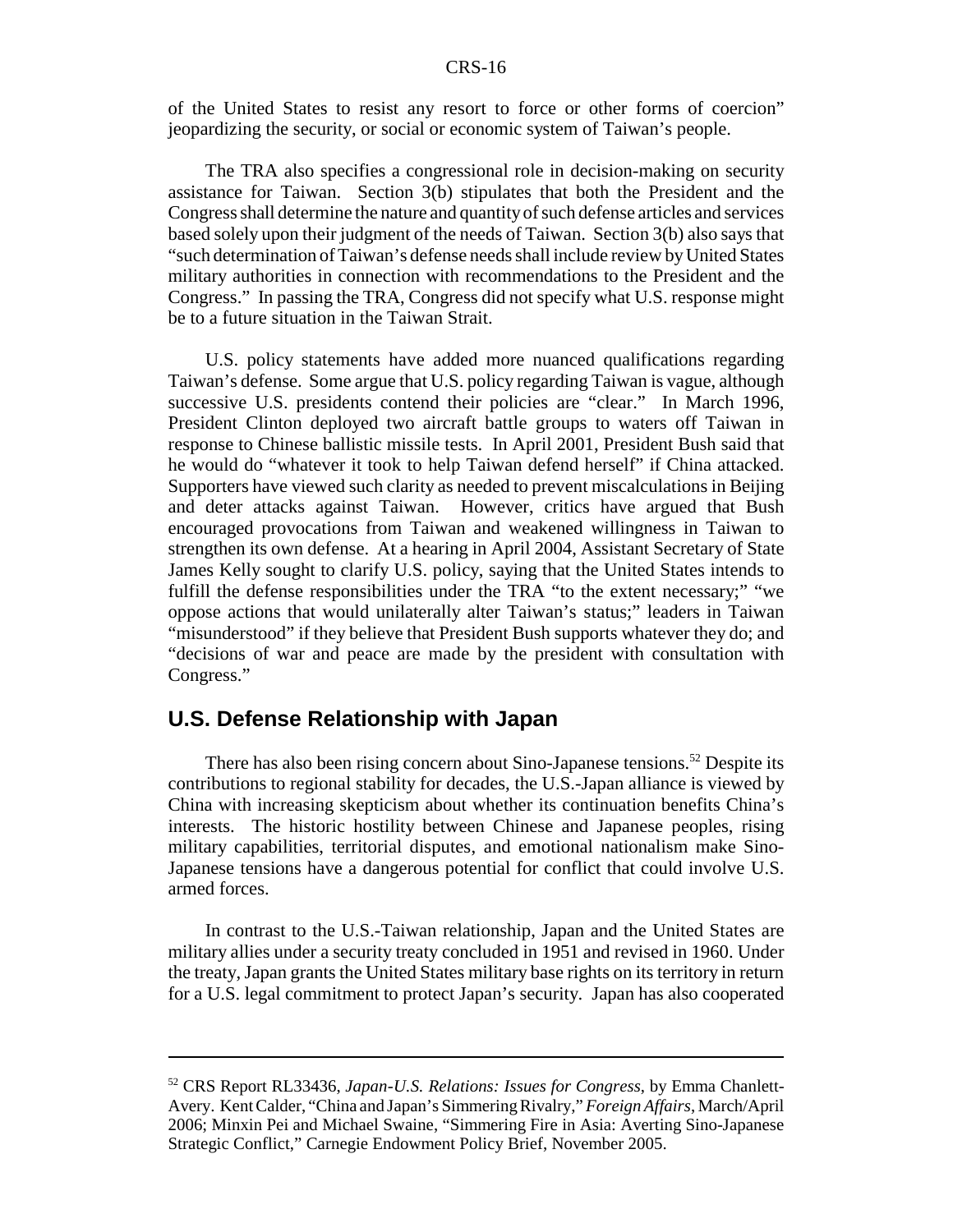with the United States in development of weapon systems, including missile defense systems.<sup>53</sup>

In general, Japan's U.S.-drafted constitution remains a major obstacle to closer U.S.-Japan defense cooperation because of a prevailing constitutional interpretation of Article 9 that forbids engaging in "collective defense."Article 9 outlaws war as a "sovereign right" of Japan and prohibits "the right of belligerency." It provides that "land, sea, and air forces, as well as other war potential will never be maintained."

In February 2005, Secretaries Rice and Rumsfeld, along with their Japanese counterparts, outlined a more global and integrated vision of their mutual interests, specifically mentioning the "peaceful resolution" of issues related to the Korean Peninsula and the Taiwan Strait as "common strategic objectives." Japanese defense officials continue to stress, however, that the Japanese military will not be involved in combat missions but instead limit its contributions to logistical support for counterterrorism operations or to humanitarian and reconstruction efforts.

## **Illustrative Scenarios**

Requirements for military force structure and capabilities are often expressed in terms of the number and type of conflicts that can be addressed by that force. For example, DOD's 1993 *Bottom Up Review* found that "The United States must field forces sufficient to fight and win two nearly simultaneous major regional conflicts."54 Subsequent reviews recommended different formulas, such as the "1-4-2-1" formula: U.S. forces should be able to defend the U.S. homeland, operate in four key forward regions, engage in two nearly simultaneous regional contingencies, and swiftly prevail in one of those conflicts.<sup>55</sup> Debate rages over such formulas because they "are euphemisms for bread-and-butter issues, such as larger or smaller fighter aircraft forces, a bigger or smaller Army, and whether to spend more money on space systems or on ground equipment."<sup>56</sup>

In the 2005 *National Defense Strategy of the United States of America*, DOD describes how it has adopted a "new approach for planning to implement our strategy." DOD's "capabilities-based" planning is intended to focus more on how adversaries may challenge us, than on whom those adversaries might be. Some find "capabilities-based" planning to be artificial or misleading. In the end, analysis always returns to the question of *which* countries or non-state actors we may need to fight. To effectively analyze the desired size and characteristics of tomorrow's

<sup>53</sup> For more information, see CRS Report RL33436, *Japan-U.S. Relations: Issues for Congress*, by Emma Chanlett-Avery. Mark E. Manyin, and William H. Cooper.

<sup>54</sup> *The Bottom-Up Review: Forces for a New Era.* September 1, 1993. U.S. Department of Defense. Can be found at [http://thomas.loc.gov/lsx/lsx/93.14234.doc.pdf]

<sup>&</sup>lt;sup>55</sup> None of these strategy reviews considered the role of nuclear deterrence and nuclear weapons, or factored in the impact of nuclear weapons into these capability formulas.

<sup>56</sup> Barry Blechman. "U.S. Defense Planning: It's Not That Complicated." *Defense News*. September 5, 2005.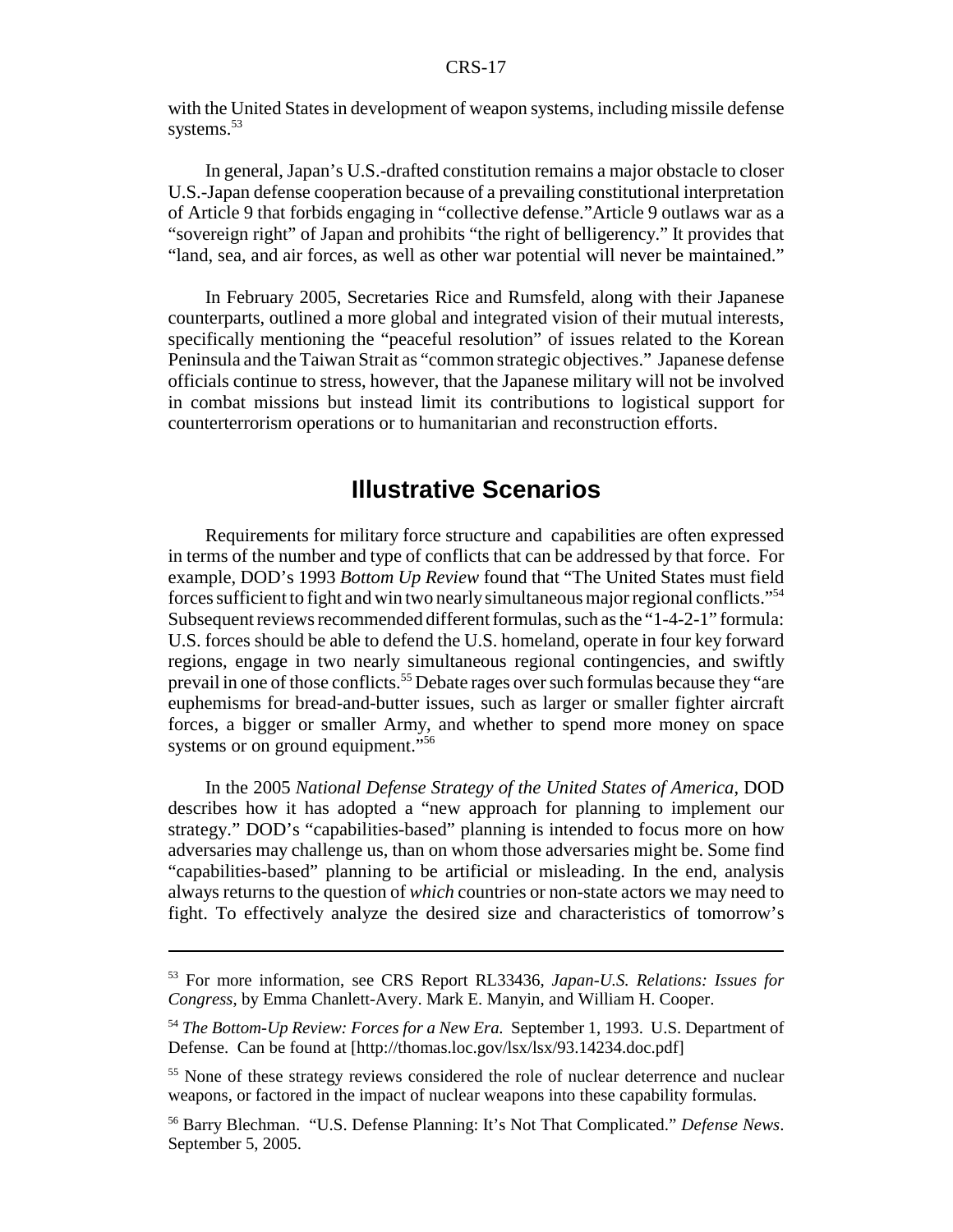military, some argue that we must take "a hard look at feasible, real-world contingencies."<sup>57</sup>

Examining feasible contingencies, or scenarios, can be useful in determining the preferred size and characteristics of U.S. military forces in various contexts. Do some scenarios place a greater emphasis on air and naval forces? Do others require greater commitment of ground forces? Perhaps more important, how relevant are nuclear weapons in particular scenarios, and how exactly might they influence the conflict or crisis? For example, some observers contend that the availability of nuclear weapons can help de-escalate a conflict by reminding all the parties of the risks of escalation; others argue that a nation's ability to strike critical targets at the start of a conflict can place pressure on the other nation to preempt such a potential attack, escalating the crisis and possibly complicating efforts to end it short of all-out war.

DOD's 2006 Report to Congress on China's military capabilities notes that China's current options to prevent Taiwan from claiming formal independence include persuasion and coercion. If China were to resort to overt military force, the DOD report outlines four possible "courses of action"the PLA would be likely to take: missile strikes and information operations, an air and missile campaign, a naval blockade, and an amphibious invasion.

DOD's scenarios are not exhaustive, however, as additional sources of conflict could emerge between the United States and China. For example, Taiwan, in expectation of a Chinese attack, could take the initial overt military action in the conflict. Further, possible conflicts between China and Japan might unfold and draw in the United States. Illustrative scenarios that capture these additional dynamics are addressed below.

Examining these scenarios can contribute to an understanding of U.S. force requirements and the potential dynamics of the conflict. This assessment focuses on the possible interaction between conventional and nuclear forces, rather than on the specific order of battle and force levels the United States might need in each particular scenario.

### **Scenario A: SOF Infiltration of Taiwan**

China attempts to insert military special operations forces (SOF) into Taiwan. The total number of troops involved could be somewhere between 100 and 1,000. The method of attempted infiltration is small boats, submarines, and helicopters. SOF forces cooperate with covert PRC intelligence operatives already in Taiwan to conduct disruptive attacks on Taiwan's political, economic, communications, and military centers of gravity. Specific targets could include political and military leaders, power generation and transportation infrastructure, early warning radars, and command and control facilities. The purpose of these actions could be to foment fear and unrest in the Taiwanese population in an attempt to undermine Taiwan's government. Another potential purpose of this infiltration may be to facilitate a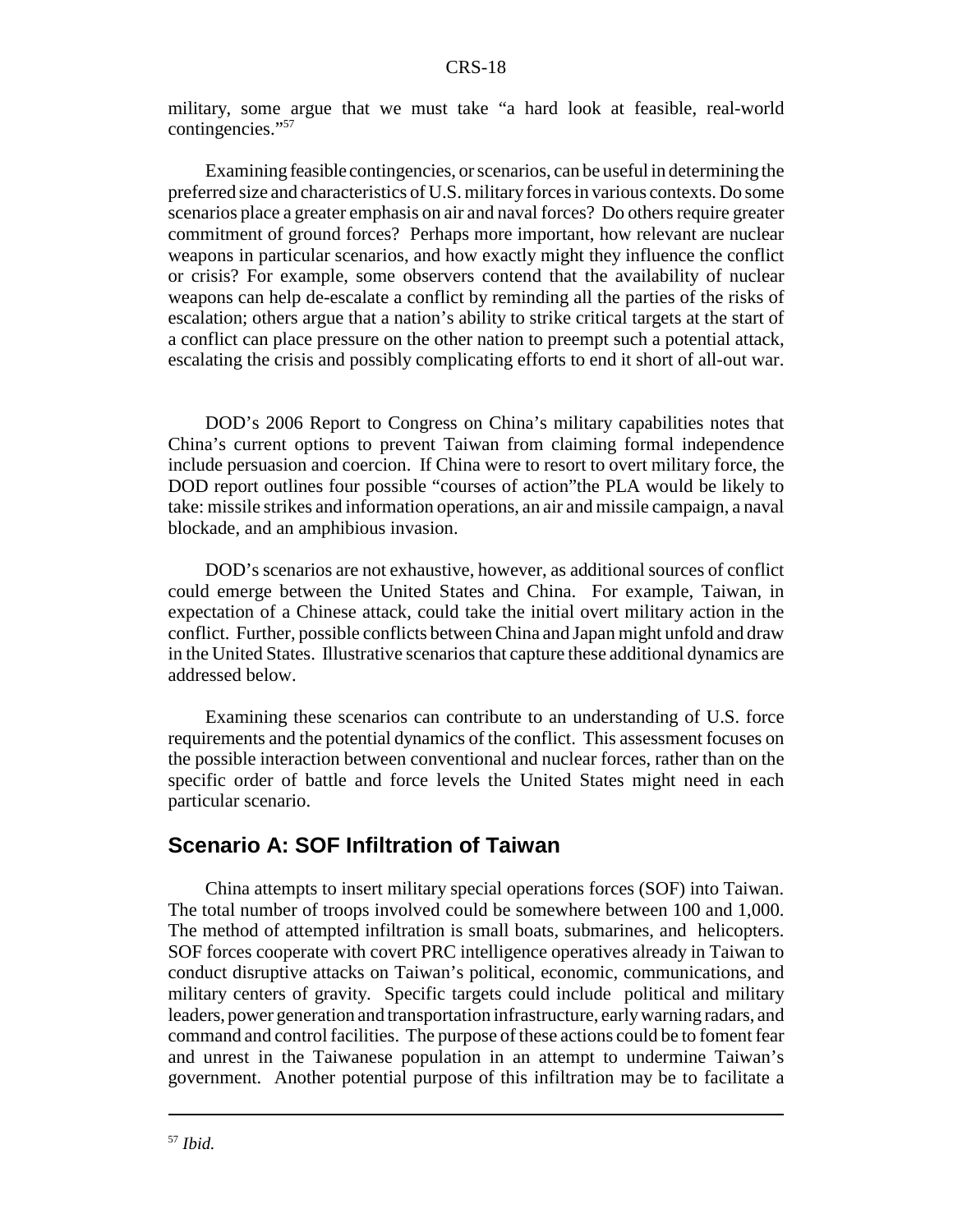follow-on combined arms attack by the PLA. This attack could be preceded or accompanied by cyberwarfare, or an information operations campaign against Taiwan's political and military organizations.

## **Scenario B: Maritime Conflict Between China and Japan**

China's People's Liberation Army Navy (PLAN) deploys a destroyer, two submarines, and other ships to support Chinese oil-drilling operations near islands in the East China Sea that are claimed by China, but controlled by Japan (called Senkaku by Japan, Diaoyu by China). Japan deploys P-3 maritime patrol aircraft, two Aegis destroyers, and F-15 fighters to monitor PLAN activities. A night-time collision between a Chinese submarine and a Japanese destroyer results in damage to both vessels and numerous casualties. Japanese forces attempt to assist the severely damaged submarine, and a Chinese destroyer interprets the action as hostile. It fires two anti-ship missiles, which are intercepted by the Aegis destroyer's defenses. Naval forces in the area separate, and no further shots are fired. The Chinese submarine sinks with no additional casualties. Both Japan and China prepare to dispatch additional forces to the region. Japan's Ambassador to the United States requests a personal meeting with the President to discuss the U.S. Japanese Mutual Security Treaty.

## **Scenario C: Full-Scale, Combined Arms Attack on Taiwan**

This scenario is the military conflict that is most often discussed in defense circles, and may represent the worst case for both Taiwan and the United States. In this scenario China would employ air, land, and naval forces in an attempt to invade Taiwan, defeat the Taiwanese military, and impose military control over the island. One of China's military objectives would likely be to prosecute a successful attack as quickly as possible to reduce the ability of the United States or potentially other allies from intervening in the conflict.

## **Scenario D: Pre-Emptive Attack by Taiwan on PRC Military Forces**

Fearing that a PLA / PLAAF / PLAN exercise is actually a de-facto mobilization and the prelude to an imminent attack on Taiwan, Taipei launches an attack on Chinese forces and infrastructure across the Taiwan Strait. Specific military actions by Taiwan include air and missile attacks on Chinese ports, airfields, ballistic missile sites, and ground forces in southern China. Taiwan's Navy conducts attacks on PLAN ships operating in Chinese territorial waters. Taiwanese SOF forces are reported to severely damage a PLAN submarine believed to carry long range ballistic missiles.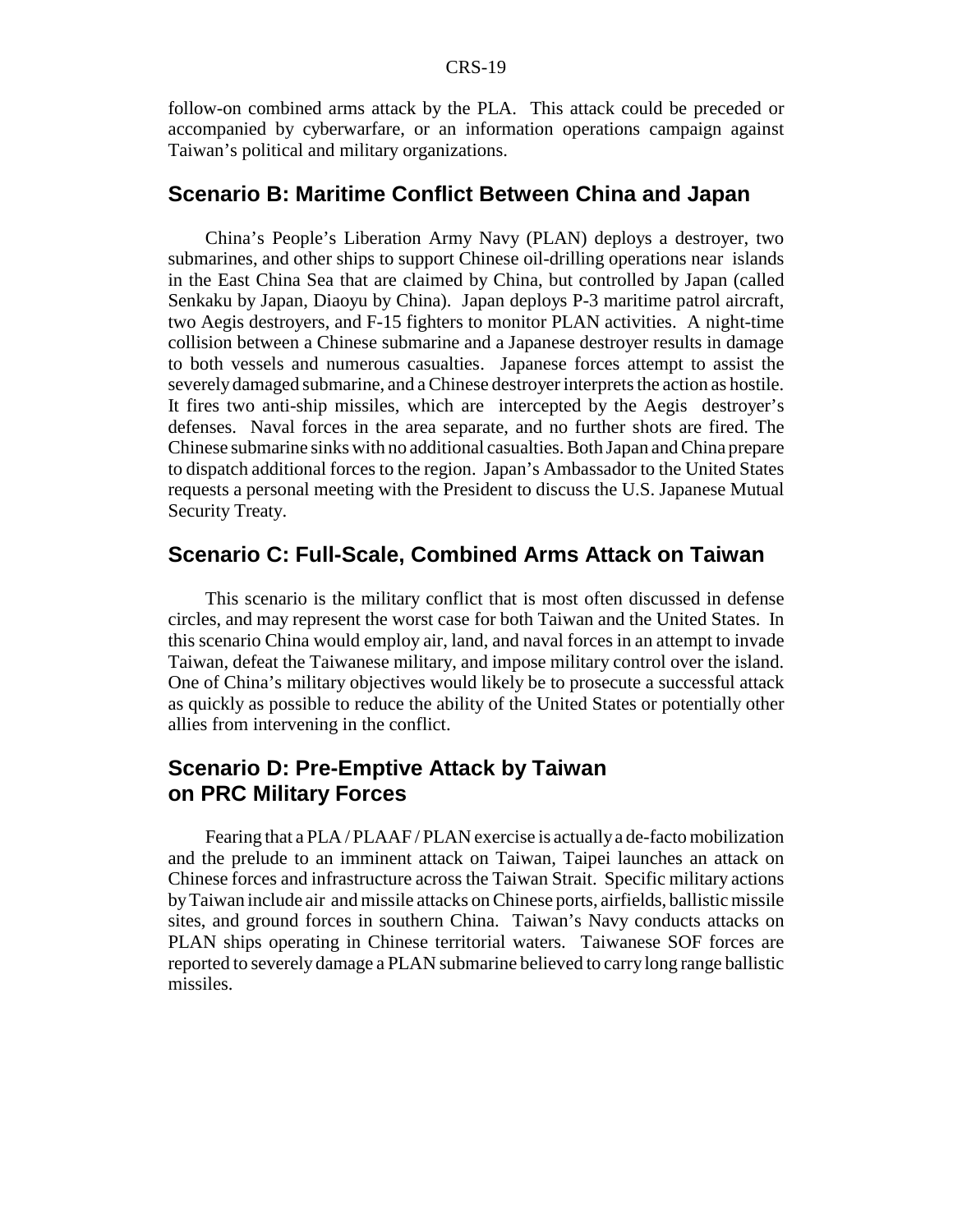## **Analysis**

The analysis that follows seeks to study the role that U.S. nuclear and conventional forces might play in four stages of each potential conflict: deterrence prior to the start of the conflict; crisis stability in the early stages of the conflict; warfighting during the height of the conflict; and war termination. Objectives and potential challenges or shortcomings are identified.

#### **Deterrence**

Deterrence is based on a threat or promise. To be effective, this threat or promise must appear credible to the actor to whom it is directed. Studies of deterrent theory suggest that credibility is something of a national-level "mind game." Perception of intent and capability is more important to deterrence than actual intent and capability. In some instances a clear indication of military capabilities and intentions has more deterrent value than an ambiguous indication of capabilities and intentions. In other instances reverse is true. Finally, cultural, societal, linguistic, historical and other qualitative differences between countries play a role in what might deter conflict, and what does not.

Given these uncertainties, it appears that *U.S. deterrence objectives* in these illustrative scenarios may be to field nuclear and conventional forces 1) that are more capable than the Chinese forces, 2) that are postured in a way that makes their use appear credible, and 3) cast doubt on whether China would be able to satisfy its military or political objectives, at an acceptable cost.

In some circumstances, the mere existence of military capabilities may be sufficient to deter military aggression. Some analysts argue that U.S. and Chinese nuclear weapons can overshadow all interaction between the two nations, and "deter" behaviors that might lead to a conflict that could escalate to nuclear use. This school of thought appears to apply to Scenario C (Combined Arms Attack), and Scenario D (Taiwan preempts) the most overt uses of military force.

Whether U.S. nuclear forces actually would serve as the key deterrent in Scenario C is unclear. While superior U.S. nuclear forces are clearly capable of severely punishing China for attacking Taiwan, China's ability to respond with a nuclear attack on the United States, albeit a limited one, could be sufficient to deter the United States from credibly threatening a nuclear response to China's conventional attack. Similarly, many fear that Scenario D is plausible because of the questionable credibility of U.S. extended deterrence to Taiwan.

Scenario A (SOF infiltration) and Scenario B (Maritime Conflict), however represent crises where nuclear threats may not be credible and nuclear capabilities may not play an active role in deterrence because the level of violence is too low. Direct threat of nuclear use appears even less credible because the circumstances do not pose a dire threat to national survival. Conventional U.S. military capabilities also appear to have limited deterrent value in these scenarios. In Scenario A, there is unlikely to be unambiguous warning upon which to act, and it is not clear that U.S.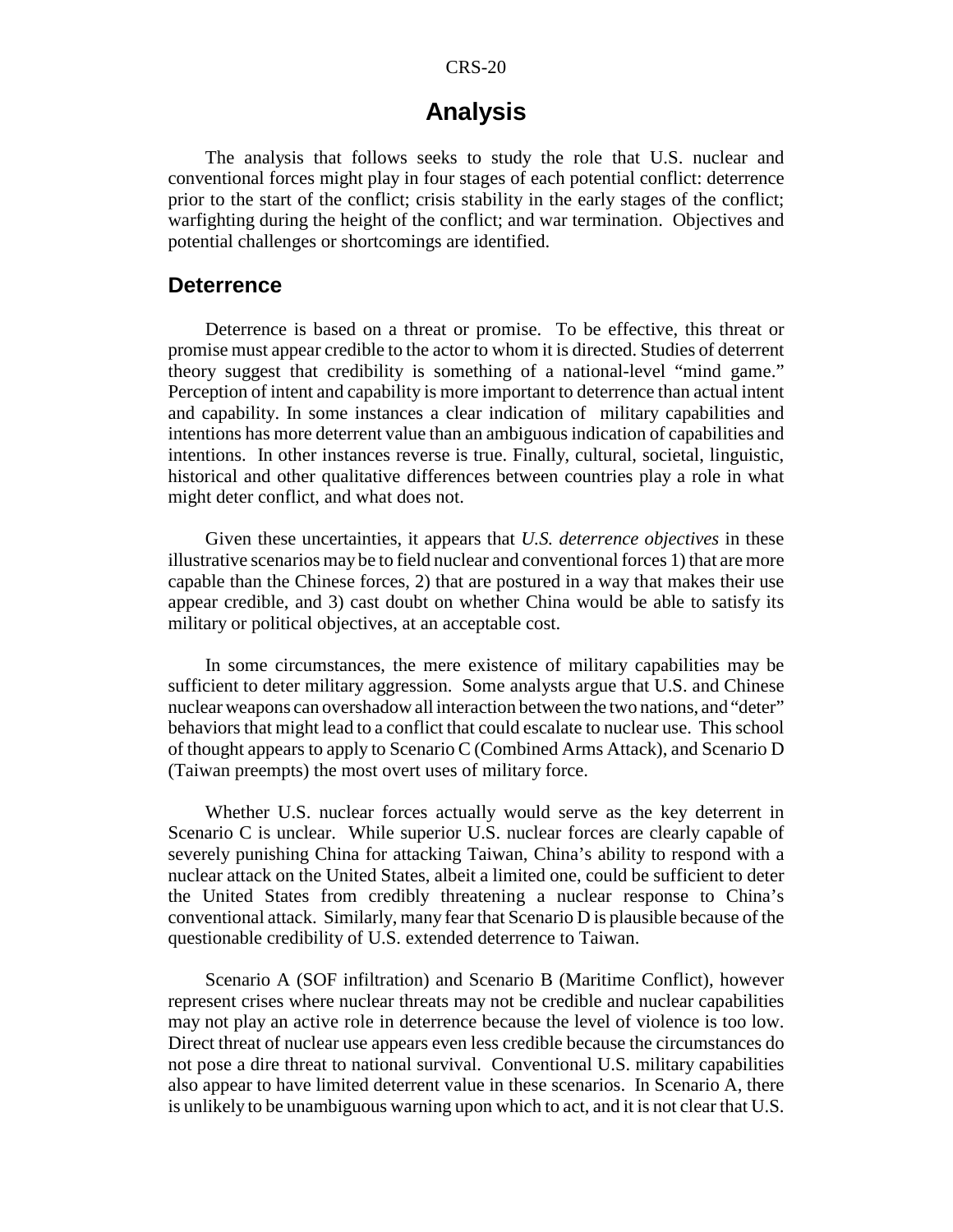conventional forces would be more effective than Taiwanese forces. Because Scenario B is the result of an accident, it, by definition cannot be deterred.

#### **Crisis Stability**

Once a conflict begins, participants can feel pressure to act quickly, to control events and to manage the crisis in a way that meets its interests. This, in turn, can make the crisis escalate quickly and unpredictably. For example, if its command and control systems were protected from attack and offered redundant capabilities, and its forces were not vulnerable to an early strike by the adversary, then a nation could delay its response, await further information, and possibly seek alternate means to resolve the conflict.

On the other hand, if a country's command and control infrastructure and its key forces were vulnerable to attack early in a conflict, then it might feel compelled to act quickly, using those forces before it lost them to attack, and before it had complete information about the intent and capabilities of its adversary in pursuing the conflict. Preferably, the capabilities or posture of a nation's conventional and nuclear forces would not inherently add to this instability.

Specific *U.S. crisis stability objectives* in these scenarios may include fielding forces that 1) are not vulnerable, and do not make Chinese forces vulnerable to "use it or lose it" pressures, and 2) do not appear to be either vulnerable to or capable of political or military decapitation.

Both the United States and China have currently deployed their long-range nuclear forces in ways that would not leave them vulnerable to a first strike, and therefore, appear unlikely to undermine stability in a crisis. Chinese forces lack the accuracy to attack U.S. land-based forces and cannot effectively track and engage U.S. submarines that carry ballistic missiles (called SSBNs). Chinese long-range missiles are deployed in deeply buried silos, protected by rough terrain and mountains, or deployed on mobile launchers. Therefore, neither the United States nor China would experience pressure to use these weapons before losing them. Early warning and command and control systems, could, however, still be vulnerable to disruption on both sides. Therefore, efforts to disrupt these assets, or other factors, such as a desire to achieve tactical surprise, could stimulate prompt or accelerated responses as soon as a crisis unfolds.

Today's conventional forces do not appear to have capabilities or to be postured in ways that inherently erode crisis stability. Currently, the great distance that most U.S. forces must travel to address these scenarios imply that they will not effect the conflict immediately. In Scenario A, the forces that might most usefully contribute to Taiwan's defense might be surveillance, intelligence, or information operations resources. Because these assets could be deployed and employed unobtrusively they appear unlikely to exacerbate a crisis.

Scenario B represents a classic unstable crisis. It was caused by an accident, but the stakes rise quickly as each side tries to defend its interests and becomes more entrenched. The nature of this crisis probably would not be affected, at least in the early stages, by U.S. forces or the doctrine guiding their use, as each nation focused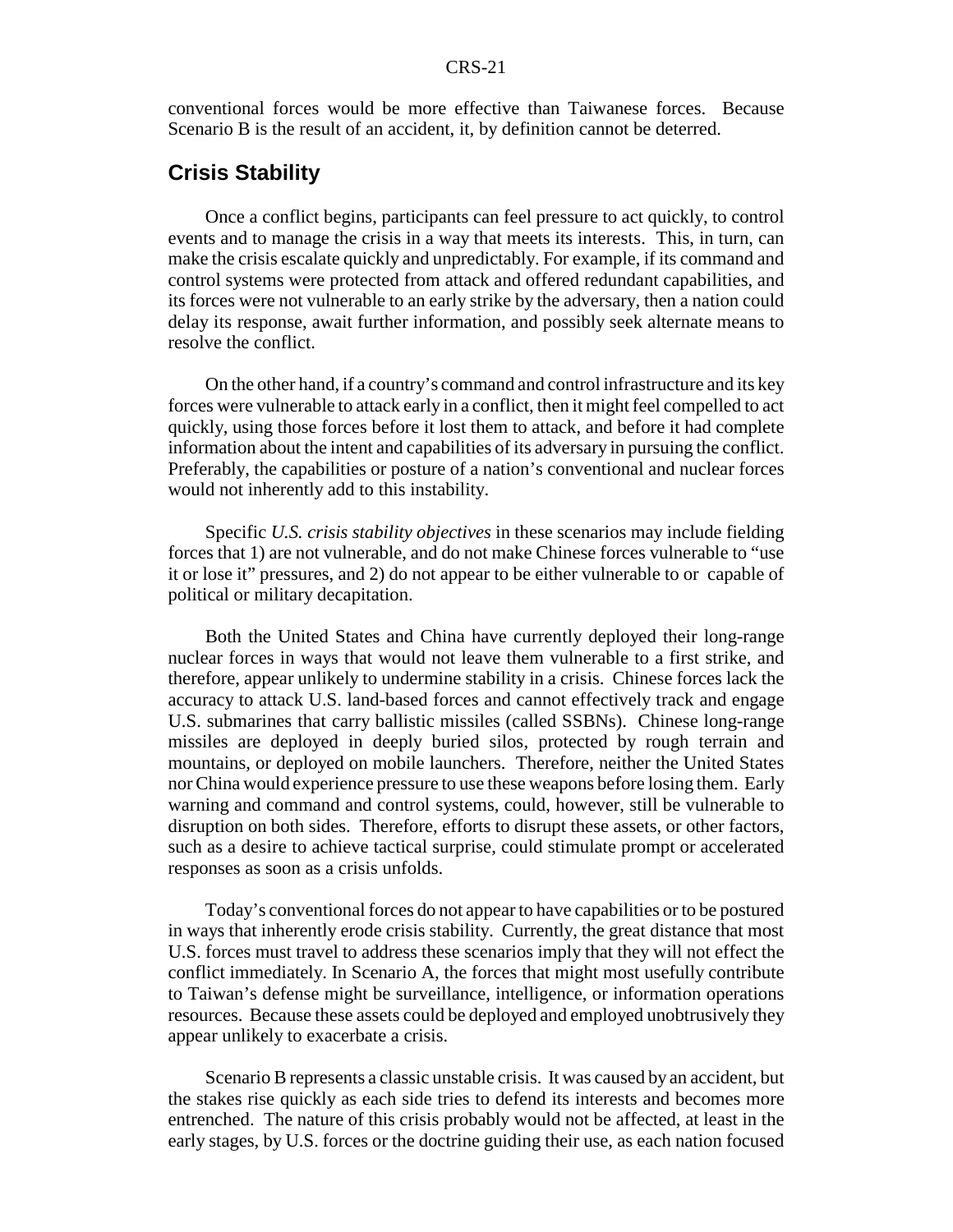only on the actions of the other. As the crisis unfolds, U.S. decision makers may not experience pressure to use its forces quickly to help resolve this crisis. Current U.S. forces could be employed on a purposefully long time line to allow the situation to cool and to give both countries time to find a diplomatic, face-saving way to resolve the crisis.

Both scenarios C and D evolve into conflicts so quickly that it is unlikely that nuclear forces would either exacerbate or calm the crisis. However, if the United States maintained the ability, with its conventional forces, to attack critical targets in China and to disrupt China's ability to prosecute the conflict, China might feel compelled to move quickly to achieve its objectives. This, however, may be more of an issue for consideration in the "warfighting" phase of the conflict than the "crisis stability" phase.

## **Warfighting**

If the United States found itself drawn into a military conflict with China via any of the illustrative scenarios above, it would wish to prosecute this conflict on its own terms. Specific *warfighting objectives* would likely include 1) limiting collateral damage to allied or friendly populations, 2) minimizing U.S. / Taiwanese / Japanese casualties, 3) emphasizing warfare in which the United States excels (e.g. aviation and naval engagements) and avoiding warfare that presents obvious challenges (e.g. urban warfare), and 4) avoiding protracted conflict. Are current U.S. nuclear and conventional forces and doctrine well suited to achieve these warfighting objectives?

U.S. conventional military involvement in Scenario A could present many of the challenges experienced in recent conflicts in Somalia, or Iraq: urban warfare in the midst of a civilian population. Presumably no civilians would form large or well armed militias in opposition to the Taiwanese government such as the experience in Iraq. Nevertheless, the uncertainty regarding the number of Chinese SOF forces, and the difficulty of separating friend from foe, and the need to severely limit civilian casualties could make it difficult to achieve the objectives above.

Scenario B presents no obvious challenges to today's conventional military forces in terms of achieving the warfighting objectives above. There appears little chance for collateral damage, for example. Managing crisis stability may be the biggest challenge in this scenario.

Although most discussions of nuclear weapons focus on their ability to deter conflict, deterrence rests on the adversaries perception that nuclear weapons can achieve U.S. warfighting objectives that cannot be otherwise achieved by conventional weapons. U.S. nuclear weapons could be used under a wide range of circumstances, but they would probably have the most to contribute, in Scenario C, the combined arms attack. If the United States determined that this level of warfare between China and Taiwan threatened vital U.S. interests, it could be prepared to take whatever steps were necessary to defend its interests. For example, the United States might believe that it had to use nuclear weapons to destroy targets in China that were critical to China's ability to achieve its objectives, that could only be reliably damaged or destroyed by nuclear weapons. These might include, for example, hardened or deeply buried bunkers housing weapons or command facilities.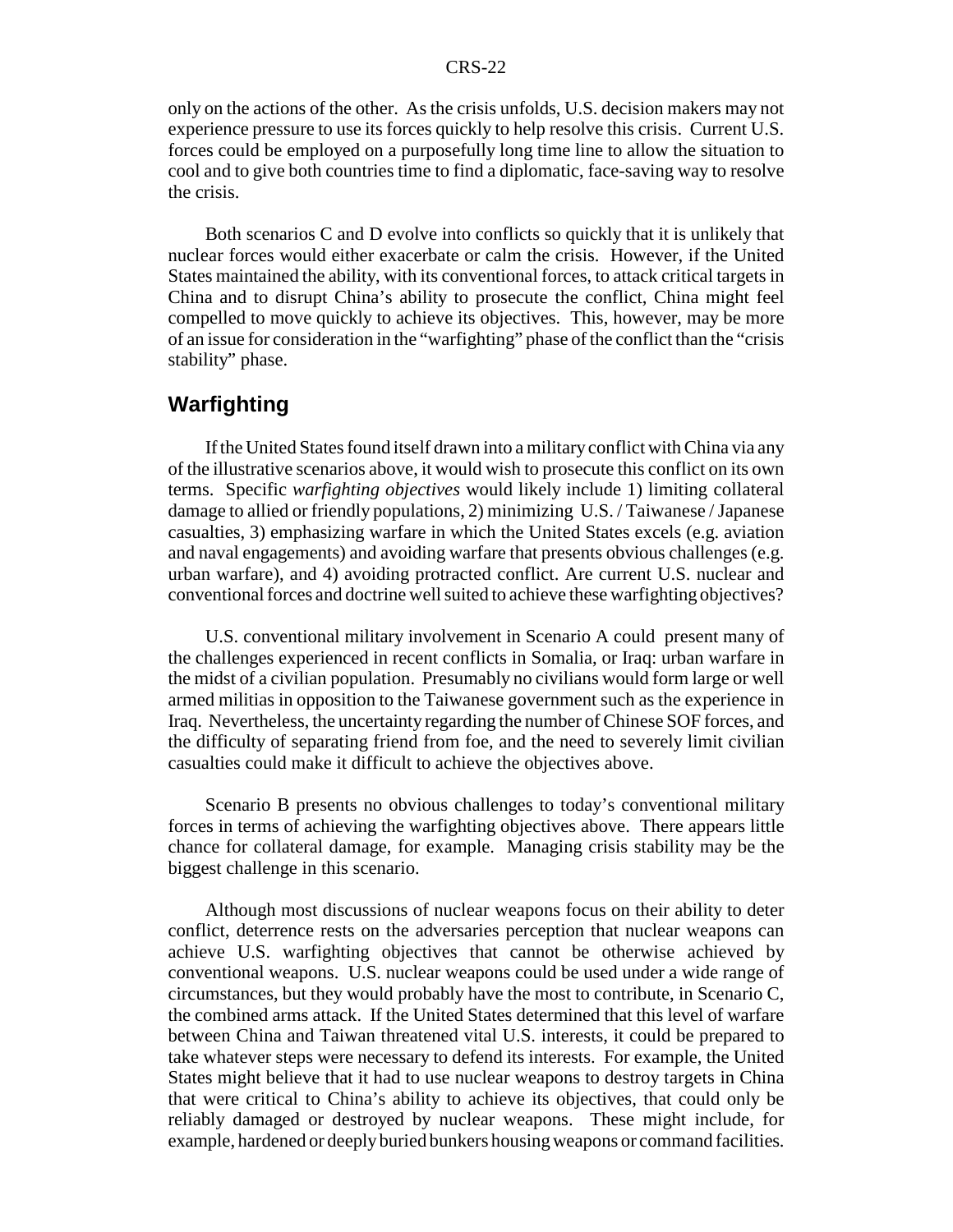The United States would likely explore all possible conventional options for disabling or destroying these targets, but that it would not rule out the use of nuclear weapons. Casualties are likely to be high regardless of the specific targets. Nuclear employment could bring the conflict to an abrupt end, but the long-term political consequences from using nuclear weapons under any circumstances is unpredictable, but feared to be considerable. This could also defeat overarching U.S. politicomilitary goals, such as regional stability and international support and consensus.

The challenges of achieving U.S. warfighting objectives with conventional forces in this scenario are well documented.58 It appears likely that airpower would be used to defeat China's air force engaged in military action vs. Taiwan, to destroy or degrade the invasion force, and to destroy or disrupt the PLA's command, control and communications. The forces most likely to be employed include land- and seabased fighter and attack aircraft, long range bombers, command and control aircraft, aerial refueling aircraft, strategic and theater airlift aircraft, and intelligence gathering aircraft.

The United States would use naval forces principally to destroy or degrade the invasion force. Naval forces would clear mines, engage PLAN ships in transit and in port, attacking targets in China, and defend against missile attacks. The Navy would probably employ forces that included carrier battle groups (aircraft carriers, attack submarines, destroyers, cruisers, frigates), and Marine Corps Amphibious Ready Groups. The air wings on these aircraft are composed of tactical combat aircraft and helicopters. Long range maritime patrol aircraft, and mine countermeasures ships could also plausibly be employed. Of primary concern in Scenario C are China's anti-access weapon systems (e.g. advanced air defenses, fighter aircraft, naval mines, anti-ship cruise missiles, theater ballistic missiles) designed to impede U.S. operations in the theater; the United States would seek to disable, defeat, or destroy these capabilities early in the conflict.

Like the nuclear force balance between the U.S. and China, it is generally accepted that U.S. conventional forces are superior to China's conventional forces.<sup>59</sup> Unlike nuclear forces, however, geographical distance and the resulting operational challenges of timeliness and sustainment put U.S. conventional forces at a distinct disadvantage. Further, the potential for high numbers of U.S. casualties may diminish the U.S. appetite for large scale conventional warfare, which may be required to prevail in Scenario C.

<sup>58</sup> *The Military Power of the People's Republic of China 2006. Op. Cit*. p.40. The Federal News Service, Inc. "Hearing of the House Armed Services Committee on China's Military Power." July 27, 2005. Rebecca Grant. "The Chinese Calculus." *Air Force Magazine.* February 2006. Gary Schmitt and Dan Blumenthal. "Wishful Thinking In Our Time: The Pentagon Looks at China and Blinks." *American Enterprise Institute.* August 1, 2005. Available at [http://www.aei.org/publications/pubID.22922, filter.all/pub\_detail.asp]

<sup>&</sup>lt;sup>59</sup> For more information about the U.S. / PRC conventional order of battle, see CRS Report RL30700, *China's Foreign Conventional Arms Acquisitions: Background and Analysis*, by Shirley Kan, Christopher Bolkcom, and Ronald O'Rourke, and CRS Report RL33153, *China Naval Modernization: Implications for U.S. Navy Capabilities — Background and Issues for Congress*, by Ronald O'Rourke.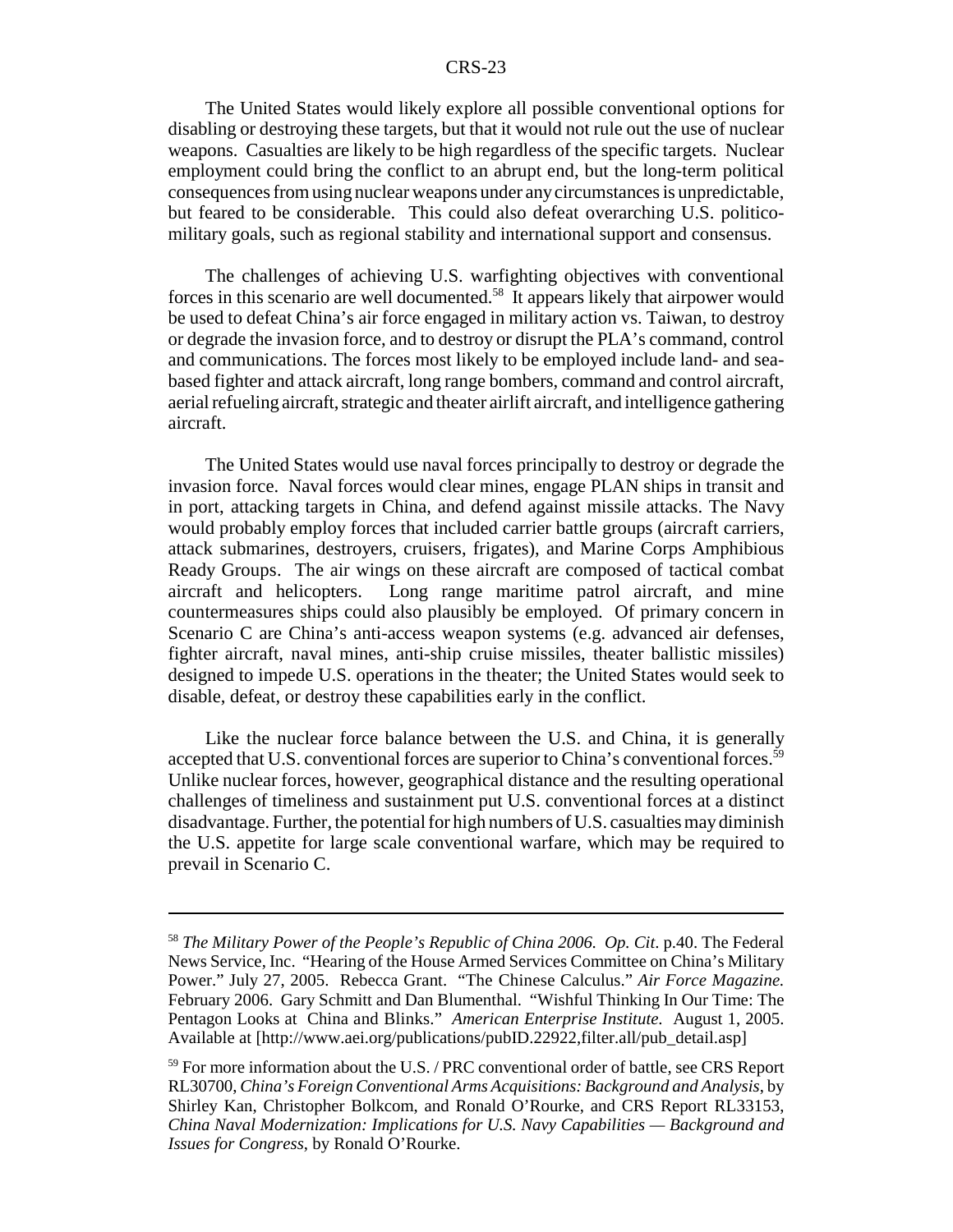#### **War Termination**

If the United States found itself drawn into a military conflict with China, it would benefit from nuclear and conventional forces that would facilitate war termination on favorable terms. *War termination objectives* that appear to be appealing include 1) decisive victory, 2) long-term improvement in the key regional politico-military relationships, and 3) no long-term need for increased U.S. basing / presence / commitment in the region.

Achieving these objectives in Scenario A appears to be difficult. The threat of escalation, possibly to the use of nuclear weapons, could play a role in bringing the conflict in Scenario A to an end. Such action may appear decisive. However, threatening nuclear attacks is unlikely to improve the regional relationships, and may not appear credible. Employment of U.S. conventional forces may succeed in rolling back the Chinese SOF incursion and deterring or preventing escalation by the PLA. However, once deployed, it may be difficult to avoid a long-term presence in or near Taiwan to enforce or guarantee the peace conditions.

Achieving war termination objectives in Scenario B appears more promising. By brandishing its conventional and nuclear capabilities and reminding China of the U.S. commitment to Japan, the United States could possibly play a significant role in ending the crisis on terms favorable to Japan (or at least not unfavorable to Japan). Nonetheless, the threat to leap to nuclear attack, even in defense of a treaty partner, could seem extreme, particularly if both China and Japan were amenable to a "facesaving" way out of this accidental conflict. Deploying or using conventional forces could also demonstrate U.S. commitment to Japan, possibly with greater credibility. In either case, no increased presence or commitment by U.S. forces is likely to be required.

The threat of escalation to nuclear weapons could play a significant role in the termination of a conflict in Scenario C, and may achieve U.S. objectives of decisive victory, and no long-term increased U.S. presence in the region. Whether terminating this major conventional conflict by threatening the use of nuclear weapons will contribute to long term stability is unclear. Terminating the conflict with actual use of nuclear weapons appears likely to achieve the first objective of decisive victory, but only if China does not retaliate with an attack on the United States. As with Scenario A, terminating this conflict with conventional weapons capabilities appears advantageous, but may risk the need for increased long-term U.S. presence in the region.

Scenario D appears to present noteworthy challenges to achieving war termination objectives. This conflict would be very difficult to terminate without allowing either Taiwan or China to "win." Once this conflict had begun, the stakes for both China and Taiwan would be so high as to make it difficult to return to the status quo ante. A rapid and sustained deployment of a large contingent of U.S. or coalition forces might re-assure Taiwan sufficiently to terminate its attacks on the PLA. However, the long-term costs of adopting such an obligation are probably unacceptable to the United States, and the resulting "peace" could be so unstable — China is unlikely to support a large and long-term U.S. military presence on or near Taiwan — as to raise concerns about the likelihood of continuing conflict with even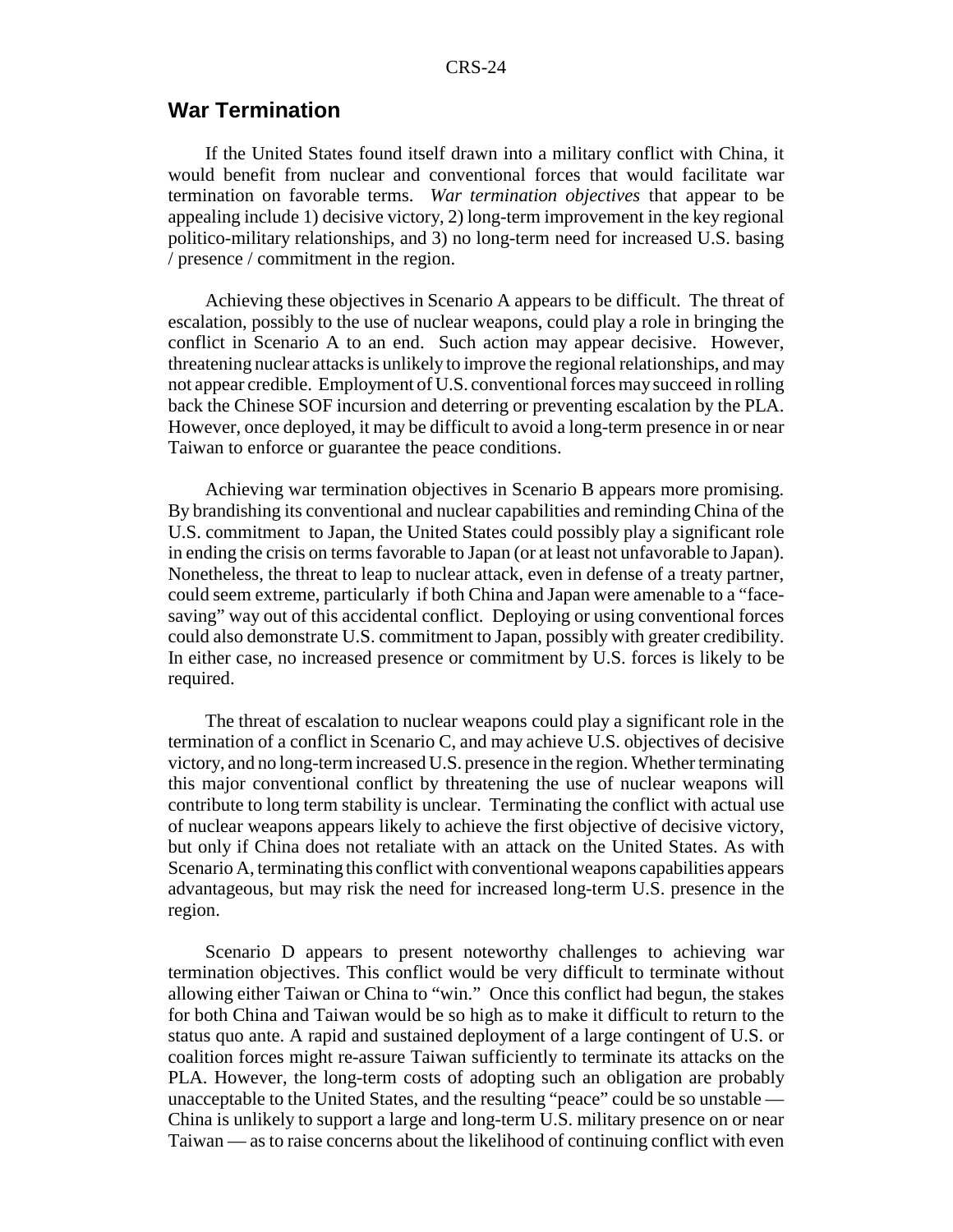greater numbers of U.S. forces at risk and an even greater chance of escalation to nuclear use.<sup>60</sup>

## **Potential Implications**

A possible conflict with China attracts considerable attention from defense planners because it is a regional competitor today and could over time grow to be a "near-peer" competitor. Analysts can also easily identify flashpoints where the two nations might meet and feel compelled to defend national interests. The United States has a long-standing nuclear deterrent relationship with China. However, during the Cold War, managing this relationship was far less important than managing the relationship with the Soviet Union. With the demise of the Soviet Union and the improved relationship between the United States and Russia, the nuclear equation between the United States and China raises its own series of questions:

- Are existing U.S. capabilities sufficient to deter or defeat China or other potential challengers?
- Would added or different capabilities enhance the U.S. position in a conflict, by enhancing deterrence, easing crisis instabilities, or hastening the end of hostilities on terms favorable to the United States and its allies?

The answers to these questions can inform decisions about the balance of nuclear and conventional capabilities in the U.S. military force structure.

 In a time of growing budget scrutiny, investment in several conventional weapon systems or concepts is frequently justified by their perceived utility in a possible conflict with "near-peer" competitors such as China.<sup>61</sup> Often, these weapon systems are among the more expensive programs in DOD's budget. Examples of these weapons or concepts include ballistic missile defense, prompt long-range conventional strike, the F-22A *Raptor* advanced combat aircraft, and the Airborne Laser. The desired number of U.S. Navy aircraft carriers, attack submarines, antisubmarine warfare ships and aircraft is also frequently linked to a need to effectively counter potential Chinese military action.

Although not explicitly linked to China, other U.S. weapon systems programs appear to be geared toward large-scale conventional war during a time of increasing

<sup>60</sup> See, for example, the discussion on the role of "dissuasion" in Roberts, Brad. Operationalizing Dissuasion of China: Practicalities and Pitfalls. Institute for Defense Analyses. April 2005.

<sup>61</sup> See for example: Robert Dudney. "Back to Demolition Derby?" *Air Force Magazine.* August 2006. Michael Fabey. "After Cold War, USAF Searched for Relevance." *Defense News.* May 22, 2006. William Matthews. "After 20 years, Much is Familiar." *Defense News.* May 22, 2006. William Matthews. "Forbes, Caucus Keep Their Eyes on China. *Defense News*. May 13, 2006. Robert Dudney. "China Rising."*Air Force Magazine.* June 2005.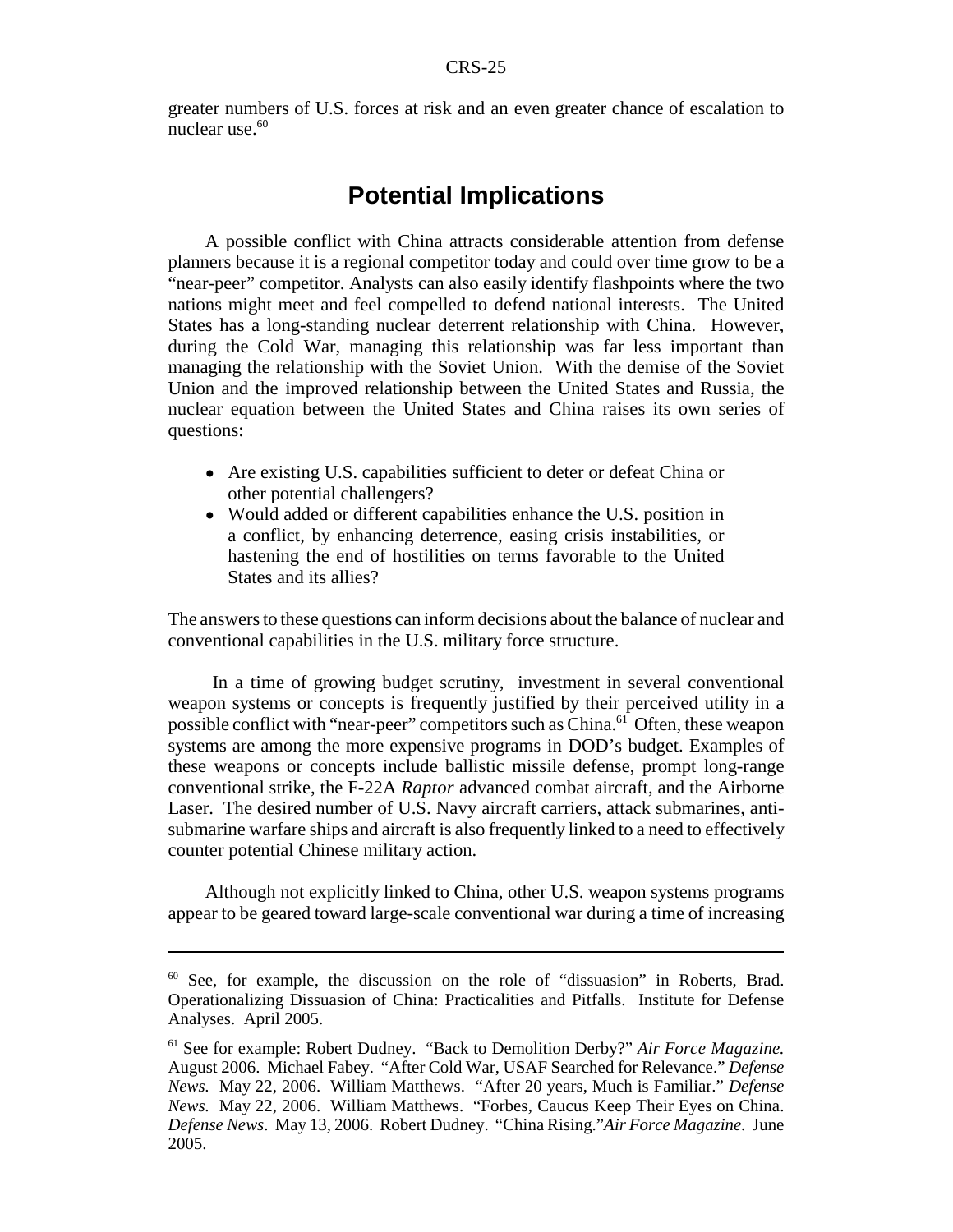threats from non-state actors. Examples of these weapon system programs include the Navy's conversion of Trident nuclear missile submarines into conventional guided-missile delivery systems (SSGN). After reviewing the scenarios, and using the weapon system programs above as examples of potential future investments, the following questions arise:

- What potential do these weapons offer for enhanced deterrence, crisis stability, warfighting or conflict termination?
- ! Are the potential enhancements to deterrence, crisis stability, warfighting or conflict termination worth the estimated costs of developing and fielding these weapons?
- Are the potential enhancements in one situation offset by potential liabilities in other situations?
- Might other investments offer more promise at lower costs?
- What linkages exist between nuclear and conventional forces?

The answers to these questions can also inform decisions about the balance of nuclear and conventional capabilities in the U.S. military force structure.

### **Nuclear Deterrence**

As described earlier in this report, it is too narrow to conclude that the United States and China have not engaged in an open, armed conflict simply because each is deterred by the nuclear capabilities of the other. Potential "flashpoints" (e.g. Taiwan, other territorial disputes) have not ignited because both nations apparently recognize that, on many fronts, the costs of a conflict would far exceed the benefits. The U.S. Defense Department, for example, contends that China is deterred from using overt military force against its neighbors by concerns over potential economic repercussions and fear of domestic instability.62

Some argue that as China's economic and political interests in Asia expand and as China's military continues to develop, the possibility of conflict could increase. Others, however, believe that the possibility of conflict is likely to decrease, or at least not increase, because the United States and China may find as many potential areas for cooperation as they do for competition. There is no doubt that this calculation could change if the political and military factors associated with the flashpoints were to change. As one part of this broad calculation, however, China's assessment of the costs of conflict would hinge heavily on its assessment of whether the United States would intervene, and its assessment of whether the conflict might escalate to the use of nuclear weapons.

The Bush Administration has indicated, and many agree, that the United States can and should alter its nuclear force structure and nuclear doctrine so that they can play a more prominent role in U.S. national security policy. Others, however, question whether the threat of nuclear weapons employment would be credible if the United States did not face dire threats to its national survival.

<sup>62</sup> *The Military Power of the People's Republic of China 2006. Op. Cit*. p.40.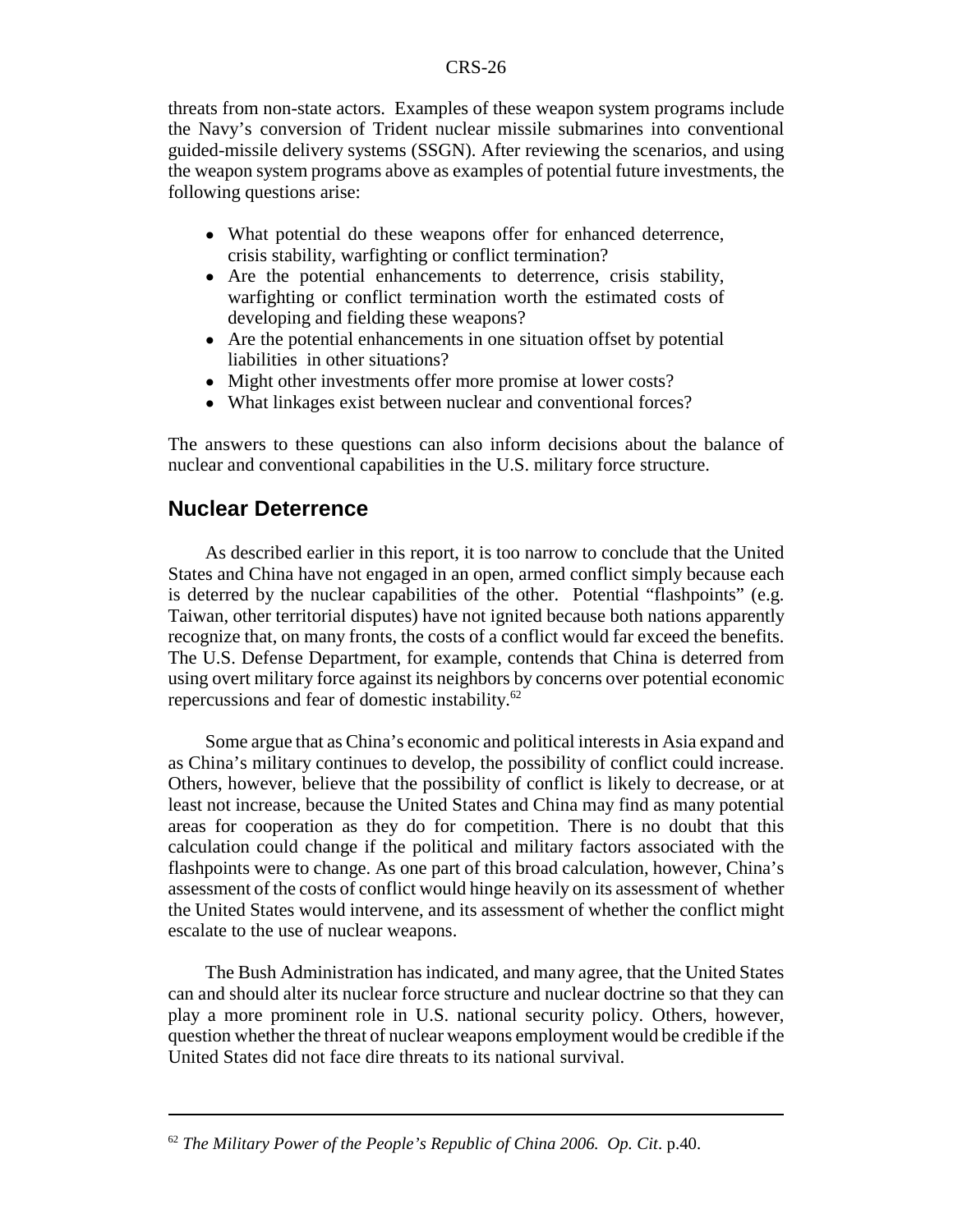Concerns about the credibility of a more prominent role of nuclear weapons in U.S. national security policy are magnified when questions of extended deterrence for Taiwan or Japan come up because, as noted above, China could retaliate against U.S. cities with its own nuclear weapons. However, China's threats of nuclear retaliation could also inspire questions about credibility. China could launch a small number of nuclear weapons at U.S. territory if attacked by the United States, but the United States could retaliate against China with a far greater number of weapons and far broader nuclear attack. Hence, it is possible that each could be deterred from escalating the conflict, and any conflict would remain conventional. Moreover, the possibility that China could invite far greater destruction if it used its nuclear forces after the United States used a relatively small number of nuclear weapons against discrete targets has led some to some argue that the current and foreseeable nuclear relationship between China and the United States suffices to deter conflict. For example, one observer states "We are not going to fight Russia, China, or India. The main reason we're not going to fight these guys is that they all have nuclear weapons."<sup>63</sup> Some have suggested that China might employ nuclear weapons to conduct an electromagnetic pulse (EMP) attack on the United States or U.S. forces. Others, however doubt the likelihood of such an attack because it would affect China's forces as well as U.S. forces. It is also unclear whether an adversary would interpret an EMP attack as crossing the nuclear weapons threshold, and how the adversary would respond.

Much of the debate above is reflected in proposals to develop ballistic missile defense capabilities. Some argue that missile defenses — including boost phase weapons like the Airborne Laser — could increase the deterrent value of U.S. nuclear weapons. Even limited missile defenses could make the U.S. threat to escalate more credible because it would undermine China's confidence in its ability to retaliate against the United States or its allies. Knowing this, it is argued, China would be deterred from initiating a conflict that might draw in a U.S. response. Missile defense proponents also note that military conflict can evolve from accidents or miscalculations rather than cogent cost-benefit analysis. Therefore, missile defenses could enhance crisis stability and the U.S. ability to conduct the conflict on its own terms if China and the United States unexpectedly found themselves caught up in a quickly escalating conflict.<sup>64</sup>

Others believe that the U.S. development of ballistic missile defenses could upset the current stable balance in the U.S.-China nuclear deterrence equation. In particular, the United States does not yet have a capable long-range missile defense system. China could perceive U.S. missile defenses as effectively swinging the military balance too much toward the United States, and may thus decide to pursue military options against Taiwan sooner, rather than later, while it could still deter

<sup>63</sup> Chet Richards. "Neither Shall the Sword." Center For Defense Information Press. January 2006. Washington, DC.

 $64$  For a discussion of the role that defenses can play in a strategy of deterrence and denial see. U.S. Nuclear Policy in the 21st Century. A Fresh Look at National Strategy and Requirements. Center for Counterproliferation Research, National Defense University. January 2001, pp. 3.37-3.44.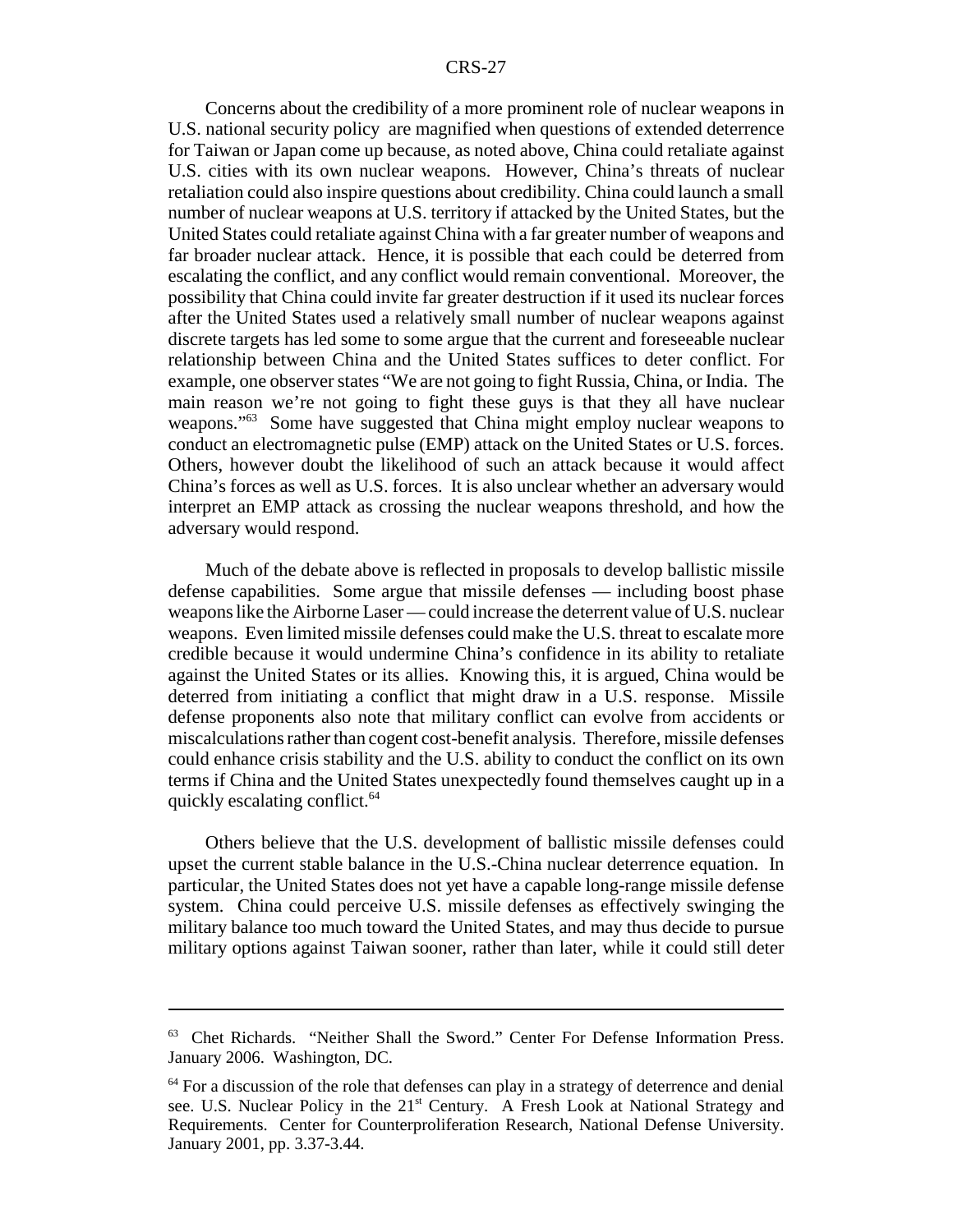U.S. nuclear attacks on its territory with the threat of retaliation.<sup>65</sup> Thus, the potential for future missile defenses, it is argued, could be destabilizing in a crisis. Further, the U.S. pursuit of ballistic missile defenses could motivate China to develop more capable missiles, or missile defense countermeasures (such as decoys or early release sub-munitions), or to field more missiles to increase its retaliatory capabilities. Consequently, any warfighting advantages that missile defense advocates desire, it is argued, are unlikely to be realized, particularly if China could build additional ballistic missiles or field missile defense countermeasures more quickly than the United States could field effective missile defenses.

#### **New or Improved Conventional Weapons or Capabilities**

As mentioned above, the principal justification for many new, and in some cases costly, conventional military capabilities is that they are required to address a possible conflict with China.66 For example, DOD is exploring options for fielding prompt global strike (PGS) capabilities. These options include, for example, conventionally armed Inter Continental Ballistic Missiles (ICBMs) or Submarine Launched Ballistic Missiles  $(SLBMs)^{67}$ , and new hypersonic air vehicles that would be capable of accurately striking trans-continental targets within 60 minutes.<sup>68</sup>

DOD argues that PGS systems would be able to hold at risk targets that, at present, can only be destroyed with high confidence by nuclear weapons. Examples could include mobile, buried or hardened targets or command and control  $(C<sup>2</sup>)$ facilities. They could also attack promptly at the start of a conflict, destroying an enemy's air-defenses or other "anti-access" forces. Therefore, prompt global strike capabilities might enhance deterrence because these conventionally armed weapons would be more useable, and therefore more credible, than nuclear weapons. China could still retaliate against the United States or its allies, but, with its no-first use policy in place and forces consistent with a minimum nuclear deterrent, it may not be able to respond with nuclear weapons. Thus, supporters argue that the United States might have greater credibility when extending deterrence to its friends and allies.

If, through accident or miscalculation, a war were to break out, conventional weapons could offer improved warfighting capabilities that would allow the United States to prevail conventionally, and raise the threshold for the employment of nuclear weapons. For example, China's ballistic missiles, long-range air defenses, long- range surveillance radar, and anti-ship cruise missiles are widely considered

<sup>&</sup>lt;sup>65</sup> These same arguments were made against ballistic missile defenses, and in favor of the Anti ballistic Missile Treaty (ABM) during the Cold War.

<sup>&</sup>lt;sup>66</sup> It may be interesting to note that the original rationale for developing many of these same weapon systems was to address threats from the Soviet Union.

<sup>67</sup> For more information, see CRS Report RL33067, *Conventional Warheads For Long-Range Ballistic Missiles: Background and Issues for Congress*, by Amy F. Woolf.

<sup>68</sup> Stephen Trimble. "Global Strike Concept Raises Hopes and Fears." *Flight International*. February 7, 2006. Michael Bruno. "Defense officials outline long-range, global strike plans." *Aerospace Daily & Defense Report*. April 20, 2006.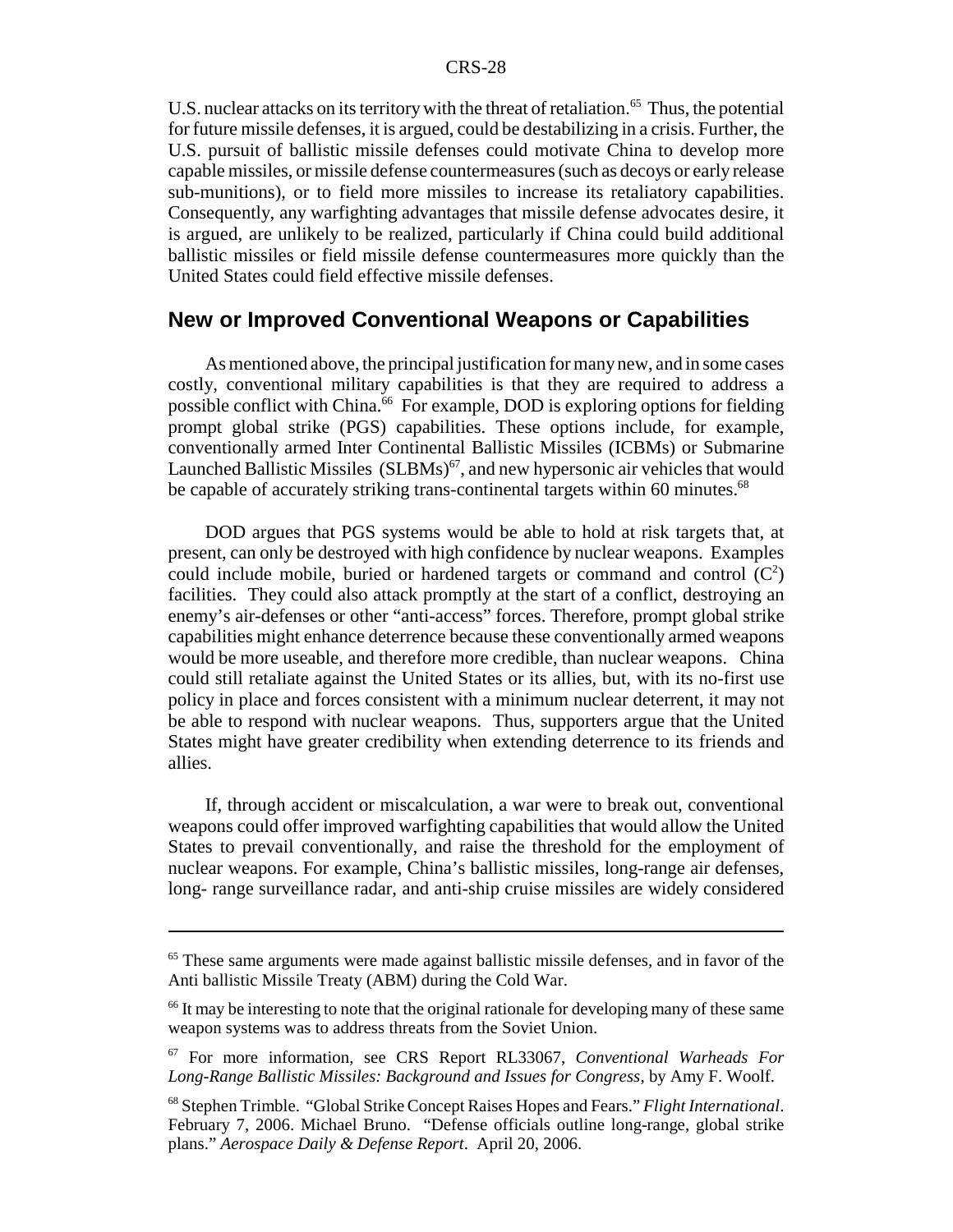problematic for DOD. These weapons are expected to strongly impinge on DOD's freedom to maneuver in this theater, and overcoming these capabilities are likely to engender significant U.S. casualties. Advocates argue that in a warfighting context, PGS and the F-22 Raptor (by virtue of its stealth, speed, advanced sensors, and avionics) will be able to destroy or defeat these targets more effectively and with much less attrition than current weapon systems.

While these new conventional weapons might enhance deterrence, they might also detract from crisis stability if a conflict were to occur. For example, in Scenario C (combined arms attack), neither U.S. nor Chinese nuclear forces appear postured in a way that would exacerbate a crisis over Taiwan. Neither is vulnerable to a first strike from the other. However, the same may not be true of conventional forces. China may believe that its forces are vulnerable to an attack by either Taiwan or the United States., and that such an attack is about to occur. It may then believe that, in spite of the risk of escalation and possible attacks (conventional or nuclear) on its own territory, that it would be better off initiating the conflict during the crisis. In essence, then, the U.S. ability to defend Taiwan by attacking targets, especially "centers of gravity," in China could actually make a crisis worse, and could spur China to begin or expand its attack on Taiwan.

It can also be argued that potent conventional forces, those that truly overmatch China's defenses, may weaken deterrence. As described in the background section of this report, during the Cold War, relatively weak U.S. conventional forces were viewed by many as consistent with strong deterrence because the United States would have to quickly fall back on nuclear weapons if attacked by more potent Warsaw Pact forces in Europe.

## **Conclusion**

This report highlights a number of policy issues that may bear consideration in the ongoing debate regarding investments in conventional and nuclear forces:

- It appears that China and the United States currently have a stable deterrent relationship.
- ! This deterrence appears to be based on a complicated nexus of economic, political, and military factors.
- Despite this deterrent relationship, military conflict might ensue either as part of a consciously planned strategy or due to mistakes, misperception, or accident.
- Together, U.S. nuclear and conventional capabilities contribute to military deterrence, and therefore it appears that it would be worthwhile to consider the interplay of nuclear and conventional capabilities in force structure and strategy decisions.